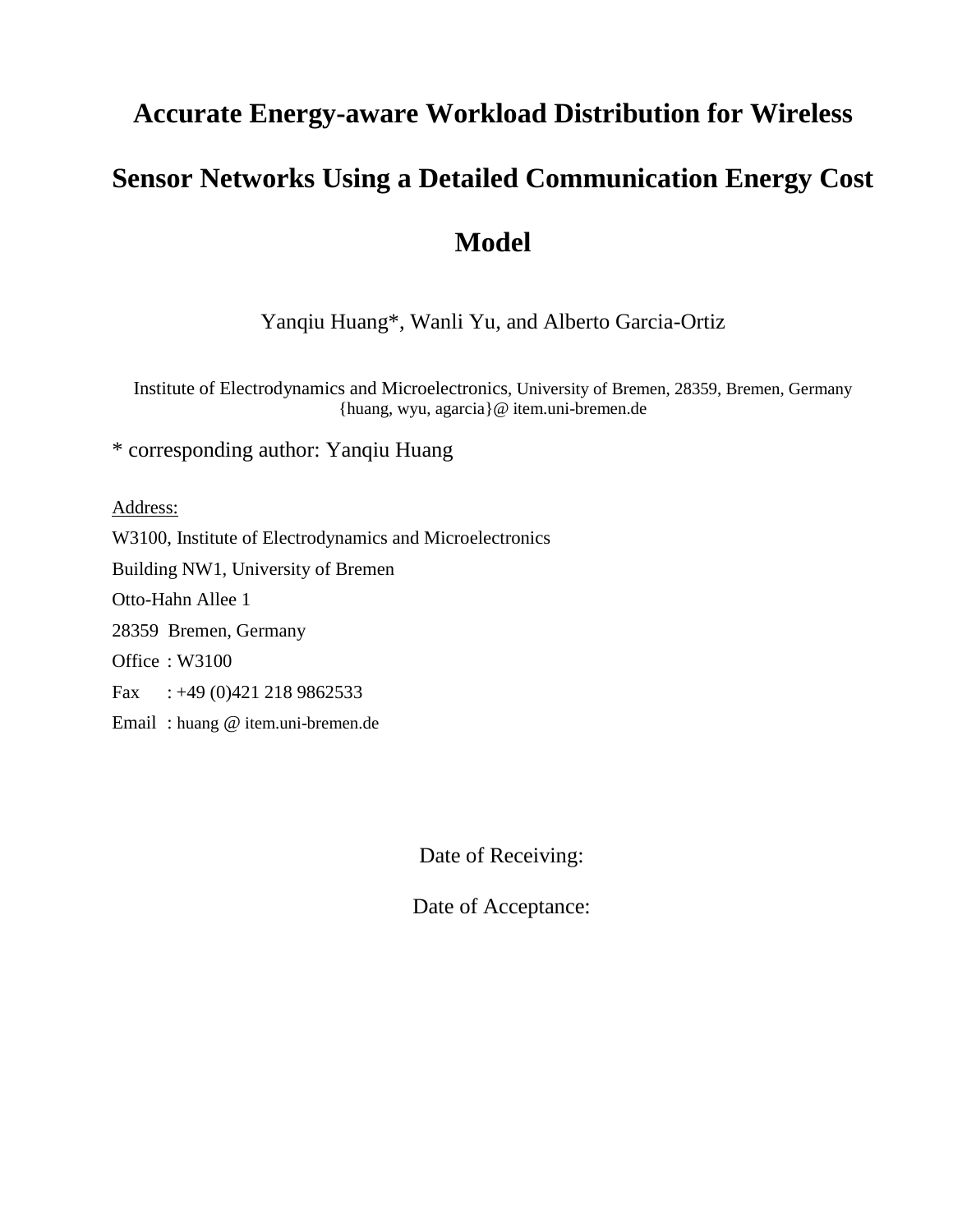# **Accurate Energy-Aware Workload Distribution for Wireless Sensor Networks Using a Detailed Communication Energy Cost Model**

Yanqiu Huang, Wanli Yu, and Alberto Garcia-Ortiz

*Abstract — Wireless Sensor Networks (WSNs) have gained a lot of attention from the research and industrial communities. In almost any application involving WSNs, energy efficiency is a primary concern. As the complexity of the motes and the applications increases (e.g. in-network DSP processing, internet-of-the-things), the energy of communication and computation processes have to be considered and optimized simultaneously.*

*In this work, we propose an offline workload distribution approach based on integer linear programming (ILP) to reduce the energy consumption and extend the network lifetime for clusterbased WSNs. It takes communication and computation energy into account, employs a novel and detailed model for the communication cost, and provides optimal partitions for both symmetrical and asymmetrical networks.*

*The experimental results confirm that the novel communication model can be applied to both CDMA and TDMA based MAC protocols with high accuracy. The estimated communication cost (approx. 10% deviation) is more accurate than the one employed in the previous works on partitioning (over 85% deviation). The incorporation of the accurate communication model into the workload distribution problem produces better partition result that reduces the energy cost by 16.8%. The economized execution time (less than 1 second) makes the ILP approach feasible for typical WSN applications and guarantees the optimality of the energy-aware partition.*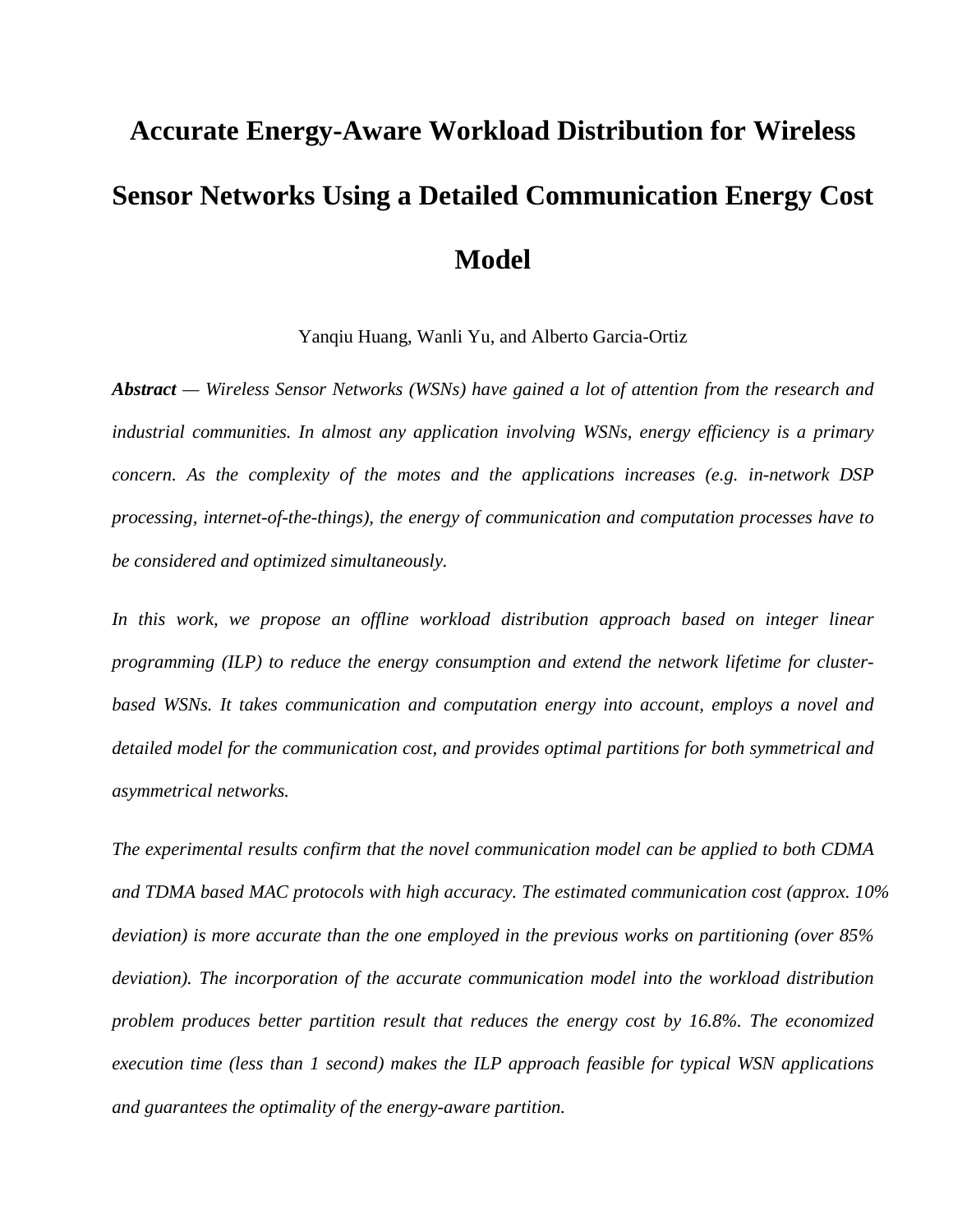*Keywords — Wireless Sensor Networks (WSNs), energy-aware workload partition, scheduling, communication energy, power-macromodel*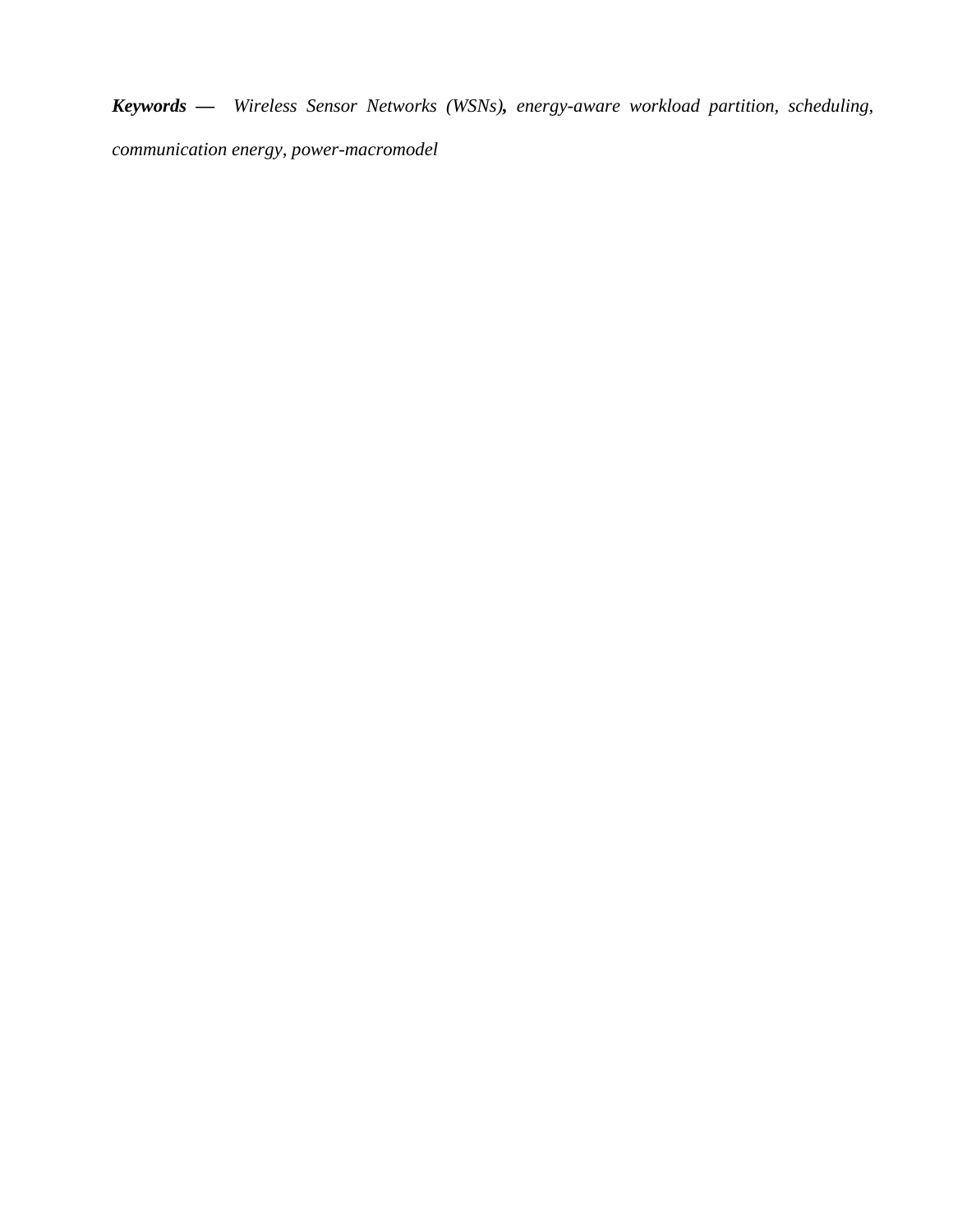### **1. INTRODUCTION**

In the past decades, Wireless Sensor Networks (WSNs) have gained a lot of attention from the research and industrial communities. This key technology enables a wide range of new applications and services including monitoring of physical environments, enhanced industrial control, remote health care, logistic, etc. They typically involve low-cost and low-power devices, which must be operational without battery change for long periods (ranging from several days in the case of longterm health monitoring, months for supply chain management, and years or even decades for applications such as weather monitoring). In almost any application of WSNs, energy efficiency is a primary concern.

As widely recognized by the research community, one of the most energy intensive processes of a sensor node is the wireless communication [1]. In a classical architecture for instance, a single bit transmission requires 1000 times the energy cost of a 32-bit computation [2]. A large body of research exists in communication energy minimization techniques addressing all the abstraction levels from different perspectives. In [3], for example, the authors propose an efficient clustering protocol to reduce the impact of the transmission distance on the communication cost. The reduction of the transmission rate is the target of [4] and [5]; whereas [6] and [7] focus on decreasing the communication volume.

Further on, as the complexity of the motes increases [8][9] and the applications addressed in WSNs become more complex [10][11] (e.g. in-network DSP processing, internet-of-the-things), the processing energy cost cannot be ignored anymore. This computation energy cost can be economized by energy scaling algorithms [12], dedicated low-power processors [13], and energy-aware partitioning among multiple sensor nodes [14][15]. For instance, in [16] the processing operations are distributed among sensor nodes, which are considered as distributed digital signal processors to reduce the energy consumption of the overall network. A hierarchal structure is proposed in [17] to distribute different sub-tasks for sensor nodes by considering the tradeoffs among task execution time, accuracy and the overall energy consumption. In [14], the communication cost between end-users and sensor nodes is reduced with the help of the clustering scheme. At the same time, by exploring partitioning of the computation and dynamic scaling of the voltage for the cluster head and sensor nodes, the network becomes more energy efficient.

Among the existing schemes, a highly efficient solution is the workload distribution as described in [15]. By taking the communication and computation cost into account, the work finds a suitable partition of the workload for the slave and master nodes in a cluster-based WSN. The communication energy cost is assumed to be proportional to the number of communicating bits. It does not consider the overheads of the protocol that can even dominate the whole energy cost in some cases (see e.g.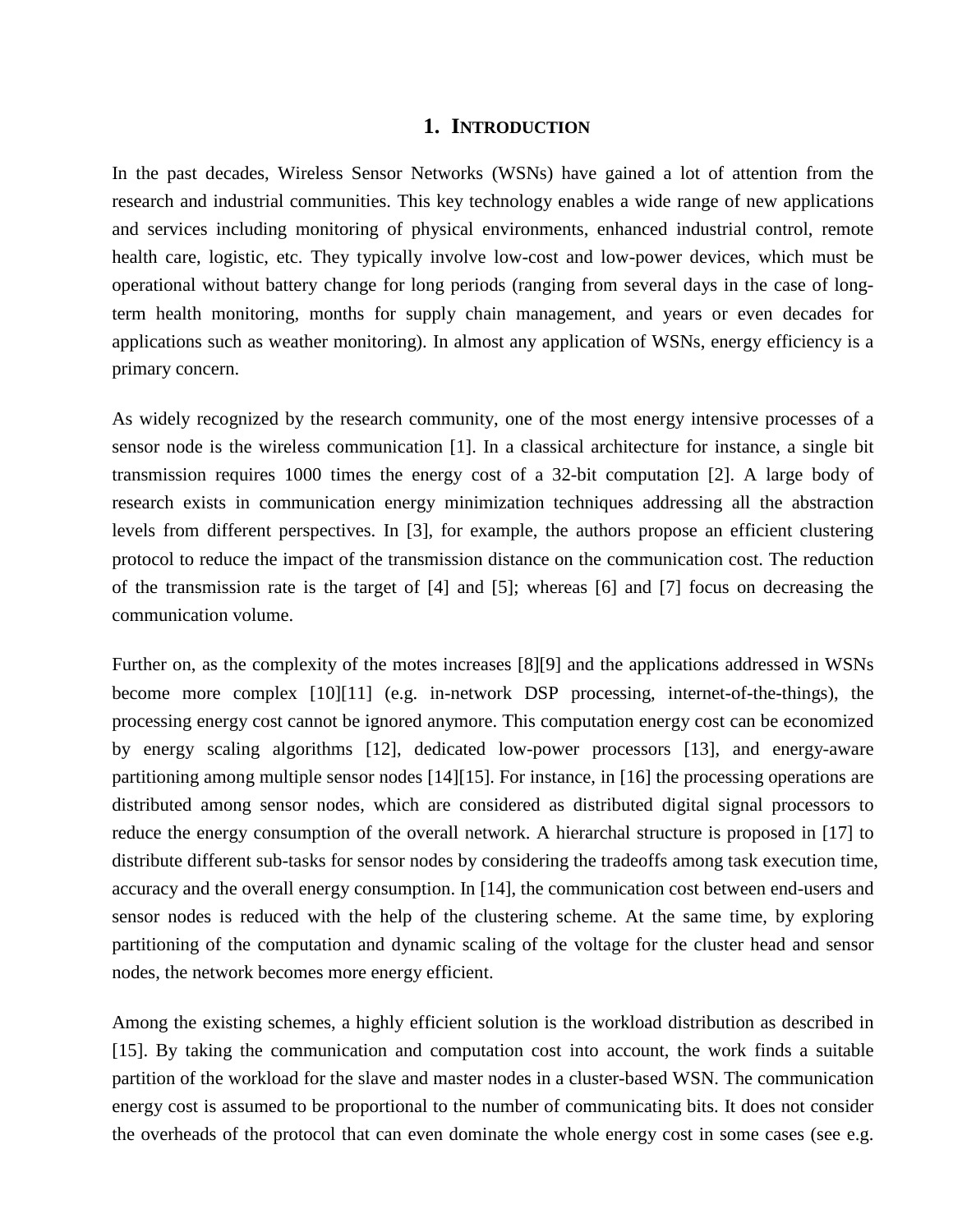Sec. 4). In addition, the method to find the partition result is based on a heuristic approach. Although it is faster than the exhaustive method, the partition solutions are suboptimal in some cases. Moreover, the approach is limited to completely symmetrical slave-constellations, which do not reflect a realistic scenario.

To distribute the workload more efficiently, it is of paramount importance to estimate the communication cost of each node in the network realistically. However, previous communication models either lack the analysis of cross-layer interaction [3][18], or aim at finding the whole network communication cost [19] without a detailed description at the mote-level.

The main contribution of this paper is an improved energy-aware partition algorithm for data processing applications, which employs a novel and detailed model for the communication cost and provides optimal partition solutions. The algorithm is expected to be executed offline.

In contrast to previous works, we describe the partition problem as the (0-1) integer linear programming problem for both symmetrical and asymmetrical networks. For the typical WSN applications, the execution time is similar to the previous approaches while returning the optimal partition. In addition, to calculate the communication energy cost accurately, a novel communication energy cost model is proposed. It overcomes the limitations of the previous works by analyzing the energy consumption from different layers including hardware, MAC and application layers. By applying our method to a centralized estimation algorithm, the energy consumption of the network is reduced by over 41%.

The rest of the paper is organized as follows. In Sec. 2, we present the proposed communication cost model. The mathematical description of the energy aware workload distribution approach is provided in Sec.3. In the following section, we verify the validity of the model and evaluate the partition method. Finally, Sec. 5 summarizes our work and presents the future research directions.

## **2. PROPOSED ENERGY CONSUMPTION MODEL FOR COMMUNICATION**

Let us consider the communication cost in WSN. In the real communication process, a sensor node wanting to send or receive data, turns on the radio firstly. Before transmitting the data packet and according to some MAC protocols, the node needs to access the wireless channel and possibly exchange some control packets. After that, the actual transaction commences and once finished, the radio is shut down. During this period, the node may turn on its receiver prior to the actual reception because of the unawareness of the destination active state (it is the so called *idle listening)* and may receive some packets that are not intended for it (namely *overhearing*). Due to collision, the packets may not be transmitted or received successfully which causes retransmission and extra energy cost.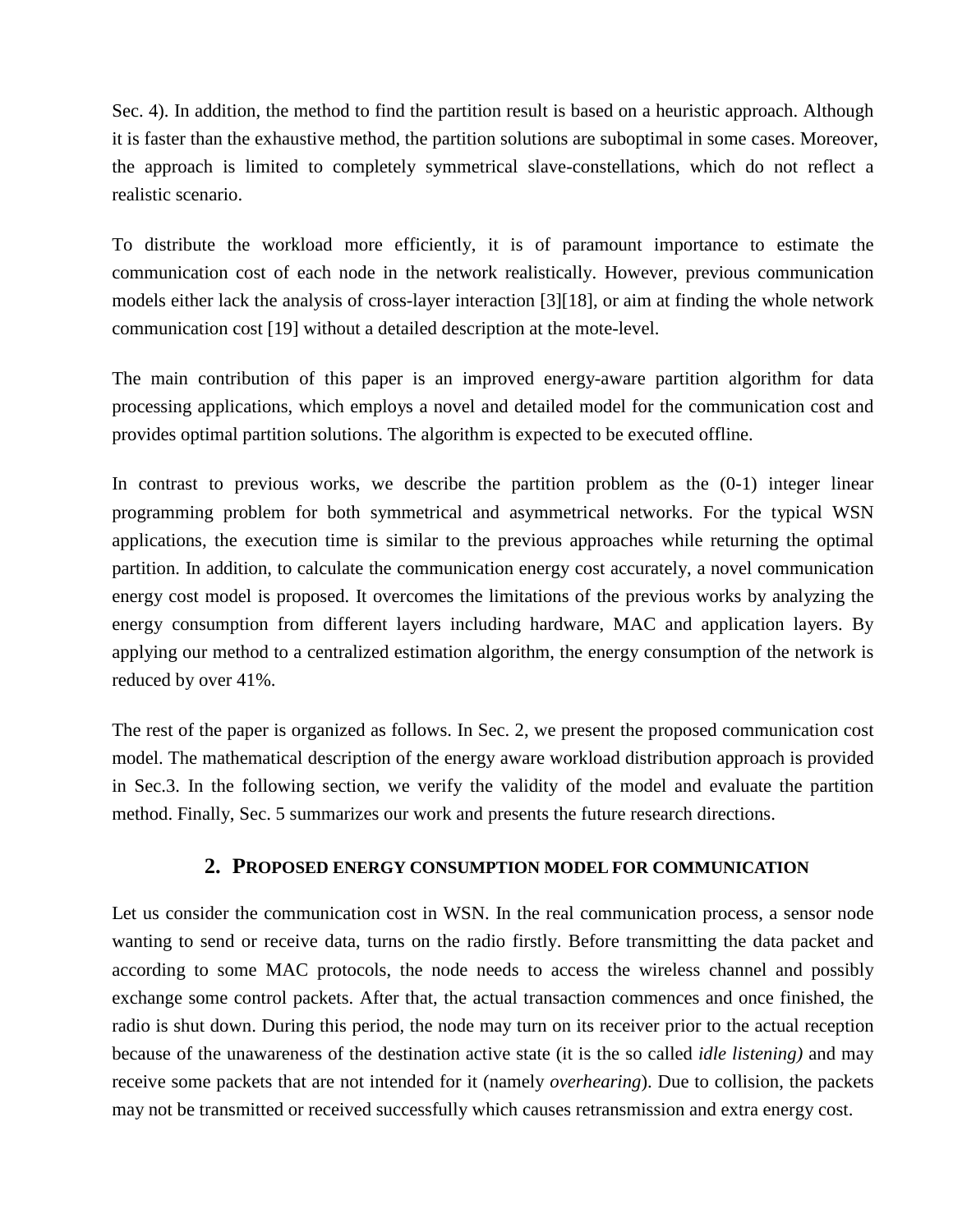Thus, the total communication energy consumption of a node (from the radio startup to shutdown) can be described with the following terms:

$$
E_{cmn} = E_{startup} + E_{channel\_access} + E_{control} + E_{turnaround} + E_{idle\_listening} + E_{over \, learning} + E_{collision} + E_{data}
$$

corresponding to the energy cost of radio startup, channel accessing, control packets, turnaround, idle listening, overhearing, collision and data packets transmission.

In order to calculate the cost of each part, we divide the above-mentioned process into seven different states as listed in Tab. I.

**TABLE I SEVEN DIFFERENT STATES OF A NODE DURING COMMUNICATION PROCESS**

| <b>State</b>                    | <b>Definition</b>                                          |
|---------------------------------|------------------------------------------------------------|
| ST.                             | The radio is turned on                                     |
| CC                              | The node tries to access the wireless channel              |
| $I\!L$                          | The node turns on its receiver prior to receiving          |
| OН                              | The node receives some packets that are not intended to it |
| $\boldsymbol{R} \boldsymbol{X}$ | The node receives the packets                              |
| TX <sup>T</sup>                 | The node transmits the packets                             |
| TA                              | The node switches between RX and TX                        |

Using the number of cycles, exchanging bits and the duration in each state (see Tab. II for details), the communication energy cost can be expressed as:

$$
E_{cmn} \ = \ N_{st} \cdot e_{st} + P_{cc} \cdot t_{cc} + (e_{rx} \cdot k_{cr} + e_{tx} \cdot k_{ct}) + N_{ta} \cdot e_{ta} + P_{il} \cdot t_{il} + e_{oh} \cdot k_{oh} + E_{cl} + e_{tx/rx} \cdot k_{d}
$$

The collision energy cost  $E_{cl}$  is affected by several parameters, e.g., the collision probability  $p_{cl}$ , the channel accessing failure probability  $p_{cc}$ , etc. It is convenient to calculate the average communication energy cost for each packet by introducing the average transmission times  $N(p_{cc}, p_{cl})$  as proposed in [20][21]:

$$
E_{cmn} = N_{st} \cdot e_{st} + N(p_{cc}, p_{cl})
$$
  
 
$$
\cdot [P_{cc} \cdot t_{cc}(p_{cc}) + (e_{rx} \cdot k_{cr} + e_{tx} \cdot k_{ct}) + N_{ta} \cdot e_{ta} + P_{il} \cdot t_{il}(p_{cc}) + e_{oh} \cdot k_{oh}(p_{cc}) + e_{tx/rx} \cdot k_{d}]
$$

It is important to note the different nature of the parameters used by the model. They are either constant (independent of the transmission pattern) or variable (associated with the communication scenario). Furthermore, they are determined by the hardware (HW), the MAC protocol, the application layer (APP) or their combination as listed in Tab. II.

Constant parameters are the number of control packets, the radio startup and turnaround times (specified in the MAC protocol) as well as the energy consumption of each state (determined by the HW platform).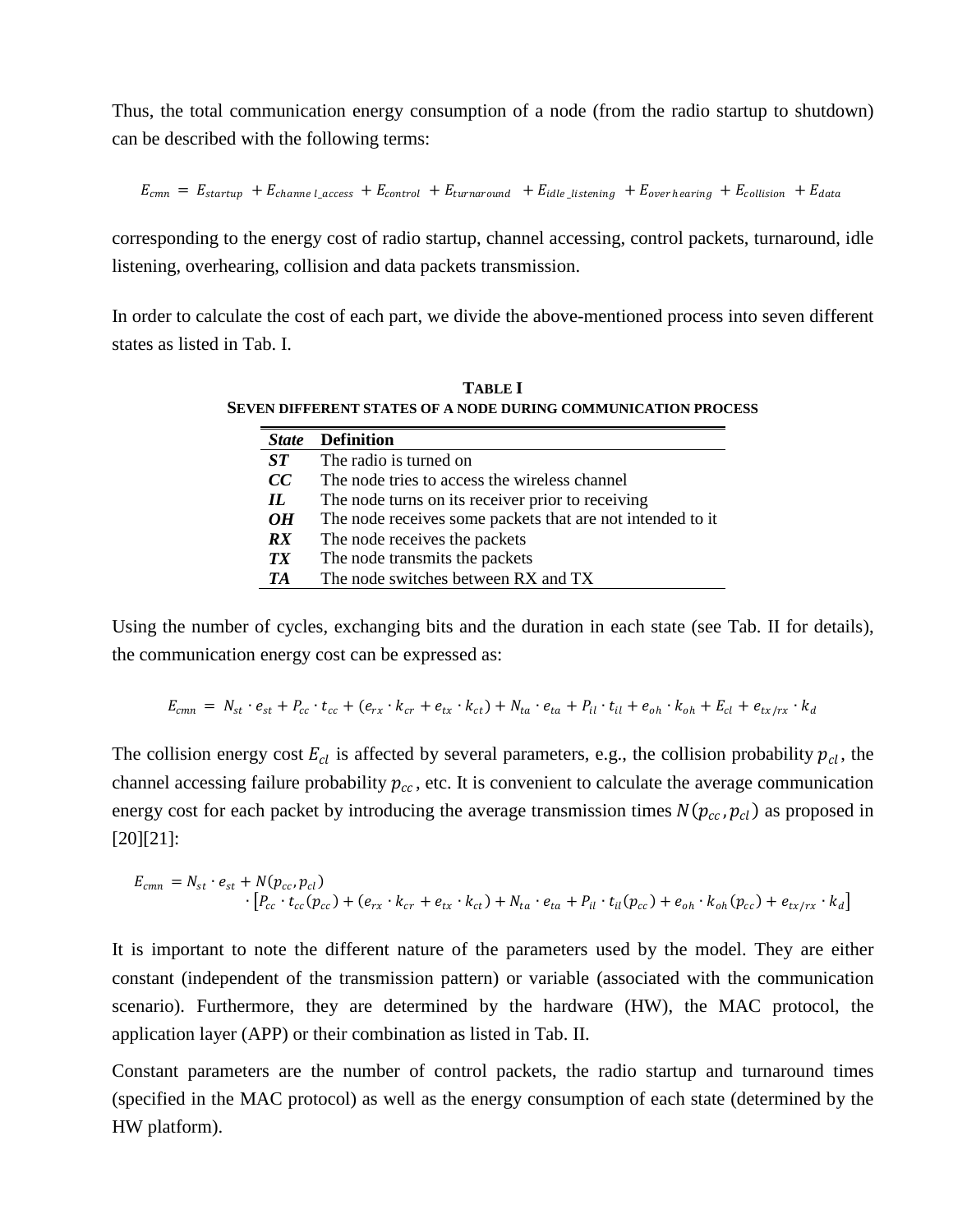The transmission energy cost  $e_{tx}$  is a function of *d* as indicated below:

$$
e_{tx}(d) = P_{tx}(d) \cdot t_{unit} = \left( P_{T0} + \frac{P_{Tout}(d)}{\eta} \right) \cdot t_{unit} = \left( P_{T0} + 10 \frac{\left( \frac{L(d) + P_{rin,dBm}}{10} \right)}{\eta} \right) \cdot t_{unit}
$$
 (1)

where  $L(d)$  is the path loss and  $\eta$  is the drain efficiency of the power amplifier.

Given a required receiver sensitivity  $P_{rin\text{dBm}}$  and an efficient path loss model  $L(d)$  of the wireless channel, the transmission power  $P_{tx}$  in the specific distance  $d$  could be obtained by equation (1). The detailed information about the power model can be found in [18].

| TABLE II |                                                          |                     |                                                                                 |  |  |
|----------|----------------------------------------------------------|---------------------|---------------------------------------------------------------------------------|--|--|
|          | PARAMETERS IN THE COMMUNICATION ENERGY CONSUMPTION MODEL |                     |                                                                                 |  |  |
|          |                                                          | $e_{st}$            | The energy cost of radio startup                                                |  |  |
|          |                                                          | $P_{cc}$            | The power cost of accessing channel                                             |  |  |
|          |                                                          | $e_{tx}(d)$         | The energy cost of transmitting one bit (as a function<br>of the distance $d$ ) |  |  |
|          | <b>HW</b>                                                | $e_{rx}$            | The energy cost of receiving one bit                                            |  |  |
|          |                                                          | $e_{ta}$            | The energy cost of turnaround                                                   |  |  |
| Constant |                                                          | $P_{il}$            | Idle listening power cost                                                       |  |  |
|          |                                                          | $e_{oh}$            | The energy cost of overhearing one bit                                          |  |  |
|          | <b>MAC</b>                                               | $k_{cr}$            | Receiving bits in control packets                                               |  |  |
|          |                                                          | $k_{ct}$            | Transmitting bits in control packets                                            |  |  |
|          |                                                          | $N_{ta}$            | The number of turnaround times                                                  |  |  |
|          |                                                          | $N_{st}$            | The number of radio startup times                                               |  |  |
|          | <b>APP</b>                                               | $k_d$               | Transmitting bits in data packets                                               |  |  |
|          |                                                          | $T_{schd}$          | The duration of a scheduling period                                             |  |  |
|          |                                                          | $N(p_{cc}, p_{cl})$ | The average number of transmission times for each                               |  |  |
|          |                                                          |                     | packet (as a function of $p_{cc}$ and $p_{cl}$ )                                |  |  |
| Variable |                                                          | $p_{cc}$            | Clear channel assessment (CCA) failure probability                              |  |  |
|          | <b>APP&amp;MAC</b>                                       | $p_{cl}$            | Collision probability                                                           |  |  |
|          |                                                          | $t_{cc}(p_{cc})$    | Mean access channel time.                                                       |  |  |
|          |                                                          | $t_{il}(p_{cc})$    | Mean idle listening time                                                        |  |  |
|          |                                                          | $k_{oh}(p_{cc})$    | The mean number of overhearing bits                                             |  |  |

Variable parameters are the number of transmitting bits  $k_d$  and the scheduling period  $T_{\text{schd}}$ , which depend on the application layer. In addition, all the parameters related to the channel condition are variable as well. They depend on which MAC protocol the device uses, the number of contending nodes and the communication frequency stated by the application layer.

The variable parameters determined by the MAC protocols can simply be obtained in TDMA based approaches as illustrated in Sec.4.3. Without loss of generality and for illustration purpose, we focus on CSMA/CA based protocols to obtain them for this model. In this case, the successfully accessing probability is  $(1 - p_{cc}^{MaxNB + 1})$  with  $p_{cc}$  as the probability of channel access failure. In each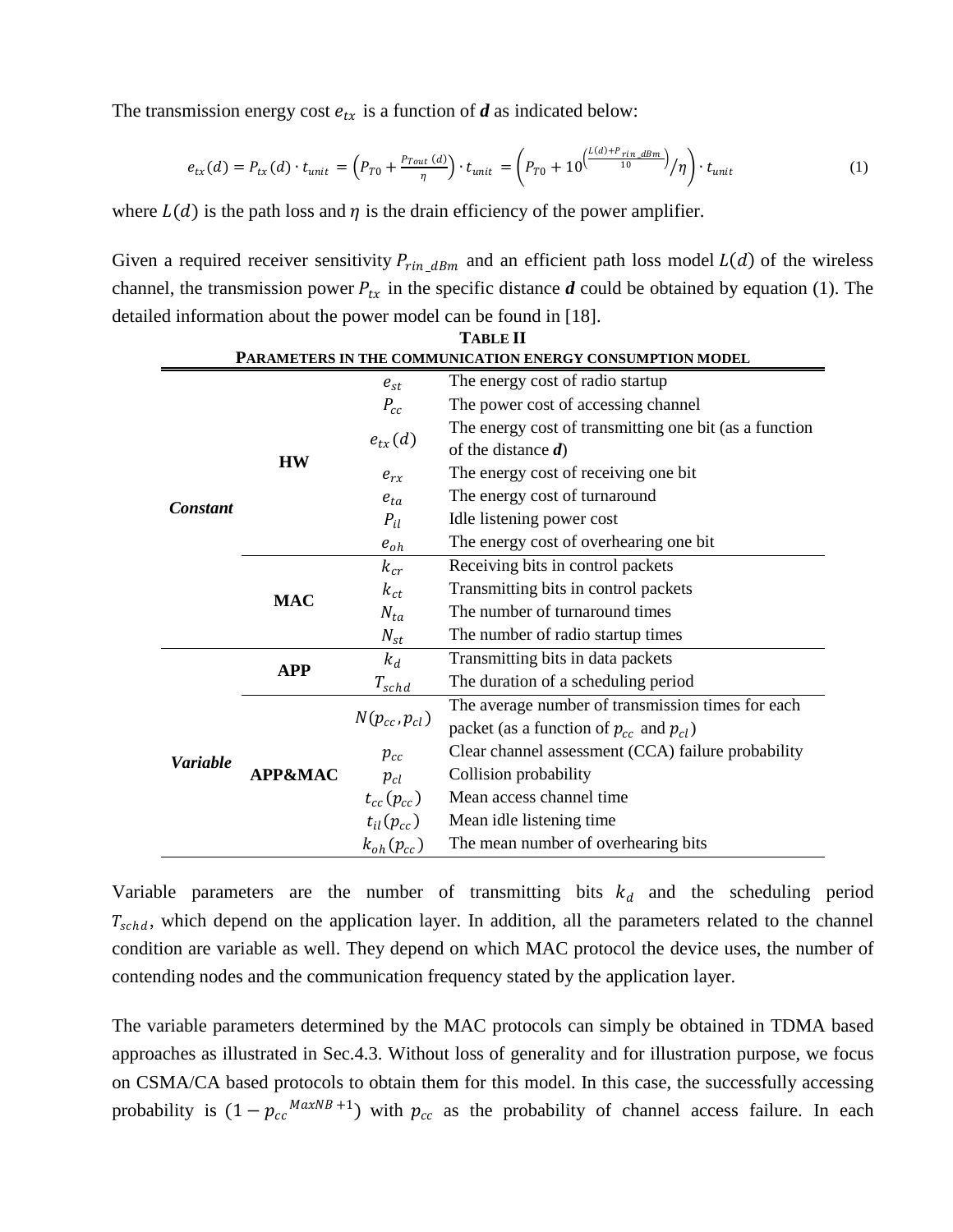transmission, the collision probability is assumed to be  $p_{cl}$ . Then, the average transmission times for each packet as described in [20] can be approximated as:

$$
N(p_{cc}, p_{cl}) = \sum_{i=0}^{Maxretry} (1 - p_{cc}^{MaxNB+1})^{i+1} \cdot p_{cl}^{i}
$$
 (2)

where *Maxretry* and *MaxNB* are the maximum retransmission times and backoff repetitions specified in the MAC protocol, and an analytical formula to calculate  $p_{cc}$  and  $p_{cl}$  as functions of the number of contention nodes can be found in [21].

Following this average concept, a node would perform on average  $\sum_{i=0}^{maxNB} p_{cc}^i$  CSMA trials during a packet transmission attempt. In each trial, the node would wait on average  $\frac{1}{2}$  ·  $(2^{\min(\text{MinBE } + i, \text{ MaxBE })} - 1) \cdot t_{\text{bk}}$  backoff duration and then executes the CCA procedure in the following  $t_{cca}$  period. Thus, the average channel access time for each transmission is:

$$
t_{cc}(p_{cc}) = \sum_{i=0}^{MaxNB} p_{cc}^{i} \cdot \left[\frac{1}{2} \cdot \left(2^{min\left(MinBE+i, \; MaxBE\right)} - 1\right) \cdot t_{bk} + t_{cca}\right]
$$
\n
$$
\tag{3}
$$

where  $MinBE$ ,  $MaxBE$ ,  $t_{bk}$  and  $t_{cca}$  are constant values specified in the MAC protocols. On this basis, the idle listening time  $t_{il}(p_{cc})$  is related to the  $t_{cc}(p_{cc})$  as described in the following examples and it affects the number of overhearing bits  $k_{oh}(p_{cc})$ .

In addition, depending on the MAC protocols, the radio is either started once and kept active until the end of successful transmission, or it is turned off and restarted again with each retransmission. In other words, the radio startup times are either one or the average transmission times.

$$
N_{st} = \begin{cases} 1 \\ N(p_{cc}, p_{cl}) \end{cases}
$$

From the above analysis, given a specific  $p_{cc}$  and  $p_{cl}$  according to the application layer, it is possible to estimate the average energy consumption of the communication. Combining related terms, the communication energy cost and time cost can be modeled as:

$$
E_{cmn} = N_{st} \cdot e_{st} + N(p_{cc}, p_{cl}) \cdot (e_o + e_{tx/rx} \cdot k_d)
$$
\n
$$
\tag{4}
$$

$$
T_{cmn} = N_{st} \cdot t_{st} + N(p_{cc}, p_{cl}) \cdot \left(t_0 + t_{tx/rx} \cdot k_d\right) \tag{5}
$$

where  $t_{tx/rx}$  is the time cost of transmitting/receiving one bit and  $t_{st}$  is the radio startup time. The overhead energy cost  $e_0$  and time cost  $t_0$  (with  $t_{ta}$  as the turnaround time and  $t_{oh}$  as the time cost by overhearing one bit) are given by:

$$
e_o = P_{cc} \cdot t_{cc}(p_{cc}) + (e_{rx} \cdot k_{cr} + e_{tx} \cdot k_{ct}) + N_{ta} \cdot e_{ta} + P_{il} \cdot t_{il}(p_{cc}) + e_{oh} \cdot k_{oh}(p_{cc})
$$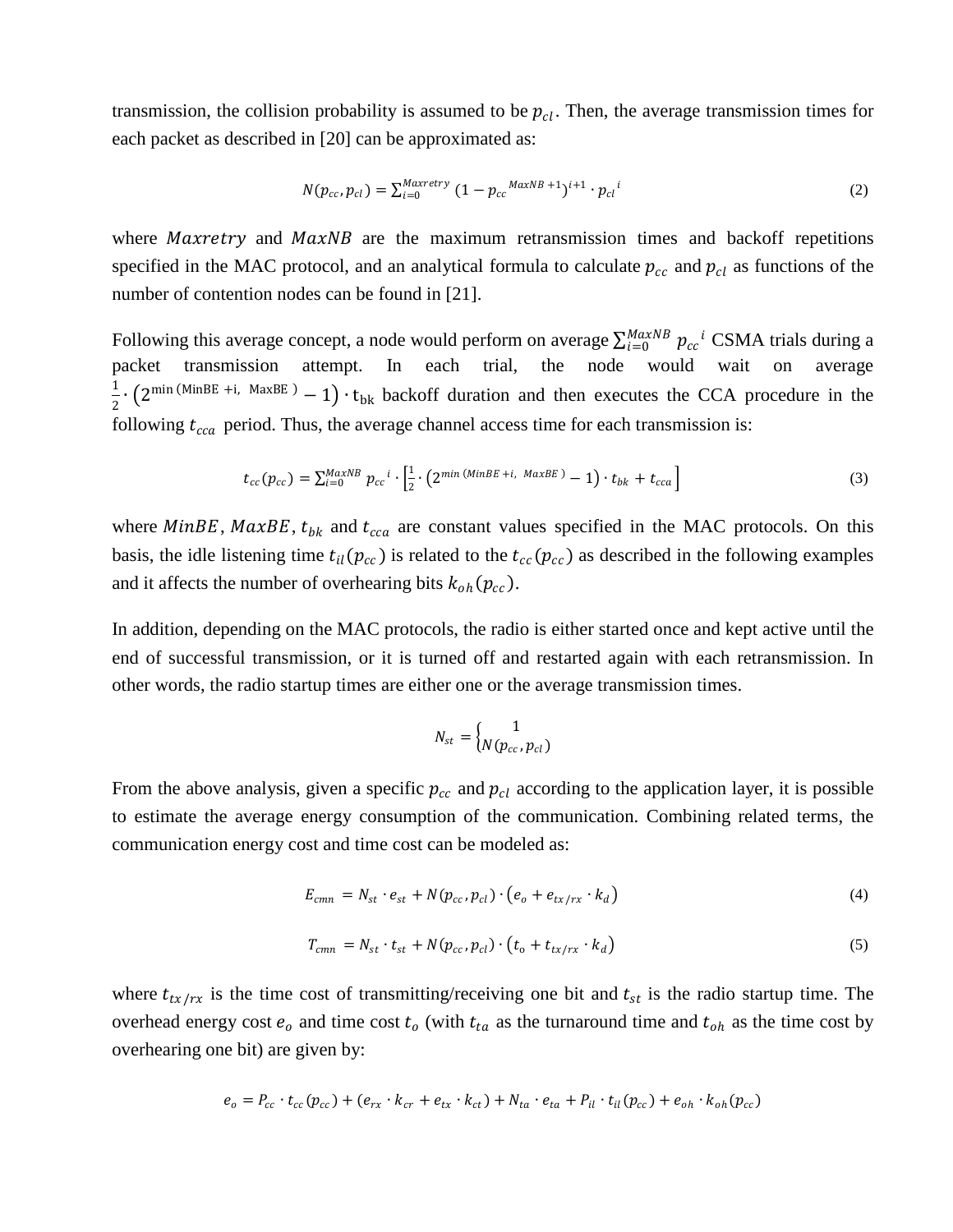$$
t_o = t_{cc}(p_{cc}) + (t_{rx} \cdot k_{cr} + t_{tx} \cdot k_{ct}) + N_{ta} \cdot t_{ta} + t_{il}(p_{cc}) + t_{oh} \cdot k_{oh}(p_{cc})
$$

The model applies to both CDMA and TDMA based MAC protocols by simply adjusting related parameters as illustrated in Sec.4.1 and Sec.4.3.

#### **3. ENERGY EFFICIENT WORKLOAD DISTRIBUTION METHOD**

In a cluster-based WSN as depicted in Fig.1, each cluster consists of several slave nodes and a master node. Usually, the master is in charge of receiving data from the slave nodes, processing them and transmitting the request data by one-hop or multi-hop procedure to the sink node. These operations typically cause the master node overburdened. In order to balance the energy consumption of the cluster and to extend the network life, it is necessary to efficiently distribute the workload for the master and slave nodes. In this section, we incorporate the novel communication model into the energy-aware workload distribution problem for cluster-based WSNs and formulate the distributing problem as the (0-1) integer linear programming problem.



**Figure 1. Schematic diagram of workload distribution for a cluster in a cluster based WSN**

Following the idea of [15], the workload of a WSN can be described as a synchronous dataflow (SDF) graph  $G = (V, E)$  as shown in Fig.1. In such a graph, each actor  $v \in V$  is a data processing task. It generates and consumes constant data (tokens),  $k_q(v)$  and  $k_c(v)$ . Each edge  $e \in E$  is a buffer for actors to store and fetch tokens. Distributing the workload for the master and the slave is equivalent to divide the modeled workload graph  $G = (V, E)$  into two subgraphs  $G_{slave} = (V_s, E_s)$  and  $G_{master} = (V_m, E_m)$  with a partition.

In order to find the best partition that minimizes the energy cost, thereby maximizing the network lifetime, all of the existing energy cost of slave and master nodes, including processing, communicating and sleeping energy cost, need to be taken into account. By introducing a Boolean parameter  $m(v)$  to indicate whether an actor v belongs to the master or the slave node, the total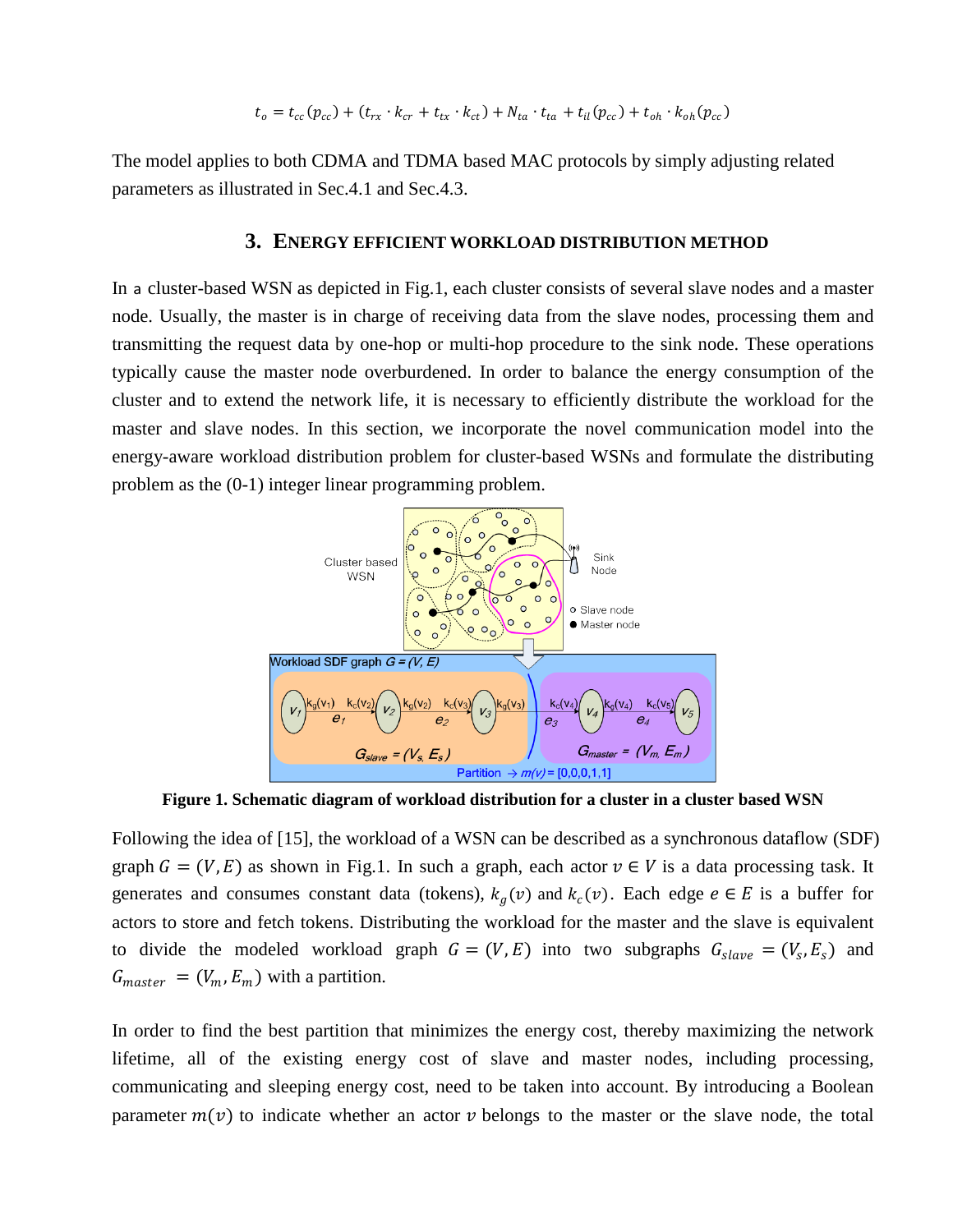energy consumption of each node can be calculated as a linear function of  $m(v)$ . Correspondingly, the partition problem is modeled as a (0-1) integer linear programming (ILP) problem. The optimal  $m(v)$  obtained by the ILP is the best workload distribution partition for slave and master nodes.

$$
m(v) = \begin{cases} 0 & v \in G_{slave} \\ 1 & v \in G_{master} \end{cases}
$$

| <b>TABLE III</b> |                                                             |                                                                                                                   |  |  |  |
|------------------|-------------------------------------------------------------|-------------------------------------------------------------------------------------------------------------------|--|--|--|
|                  | <b>PARAMETERS FOR THE INTEGER LINEAR PROGRAMMING METHOD</b> |                                                                                                                   |  |  |  |
|                  | <b>NoV</b>                                                  | The number of actors (tasks) in the SDF graph                                                                     |  |  |  |
| <b>APP</b>       | q(v)                                                        | The number of execution times for each actor $\nu$ during one<br>schedule period                                  |  |  |  |
|                  | $k_q(v)$ , $k_c(v)$                                         | The number of tokens generated and consumed by actor $\boldsymbol{v}$<br>during each invocation period            |  |  |  |
|                  | <b>NoS</b>                                                  | The number of slave nodes                                                                                         |  |  |  |
|                  | $P_{\rm s}(v)$ , $P_{\rm m}(v)$                             | Mean processing power dissipation of actor $v$ when executed<br>in slave and master nodes                         |  |  |  |
|                  | $t_{\rm s}(v), t_{\rm m}(v)$                                | Mean processing time dissipation of actor $\nu$ when executed in<br>slave and master nodes during each invocation |  |  |  |
| HW               | $P_{s}(e), P_{m}(e)$                                        | Mean power dissipation of fetching (or storing) one token<br>from (or into) edge $e$ in each sub graph            |  |  |  |
|                  | $t_{s}(e), t_{m}(e)$                                        | Mean time dissipation of fetching (or storing) one token from<br>(or into) edge $e$ in each sub graph             |  |  |  |
|                  | $t_{prc_s}(v), t_{prc_m}(v)$                                | Processing time cost of actor $\nu$ when executed in slave and<br>master nodes.                                   |  |  |  |
|                  | $P_{slp\_s}, P_{slp\_m}$                                    | Sleeping power consumption of slave and master nodes                                                              |  |  |  |

The parameters required for estimating the processing, communication and sleep energy cost during one schedule period are listed in Tab.III.

The processing cost during one schedule period involves the energy cost of each actor in three aspects: fetching tokens from its input edges, processing tokens, and storing tokens onto its output edges as given by:

$$
E_{prc_s} = \sum_{v \in V} E_{prc_s}(v) \cdot (1 - m(v))
$$
  
\n
$$
= \sum_{v \in V} q(v) \cdot [P_s(v) \cdot t_s(v) + k_g(v) \cdot P_s(e) \cdot t_s(e) + k_c(v) \cdot P_s(e) \cdot t_s(e)] \cdot (1 - m(v))
$$
  
\n
$$
E_{prc_m} = \sum_{v \in V} E_{prc_m}(v) \cdot m(v)
$$
  
\n
$$
= \sum_{v \in V} F_{prc_m}(v) \cdot [P_m(v) \cdot t_m(v) + k_g(v) \cdot P_m(e) \cdot t_m(e) + k_c(v) \cdot P_m(e) \cdot t_m(e)] \cdot m(v)
$$

Therefore, the time spent on processing of slave and master nodes are: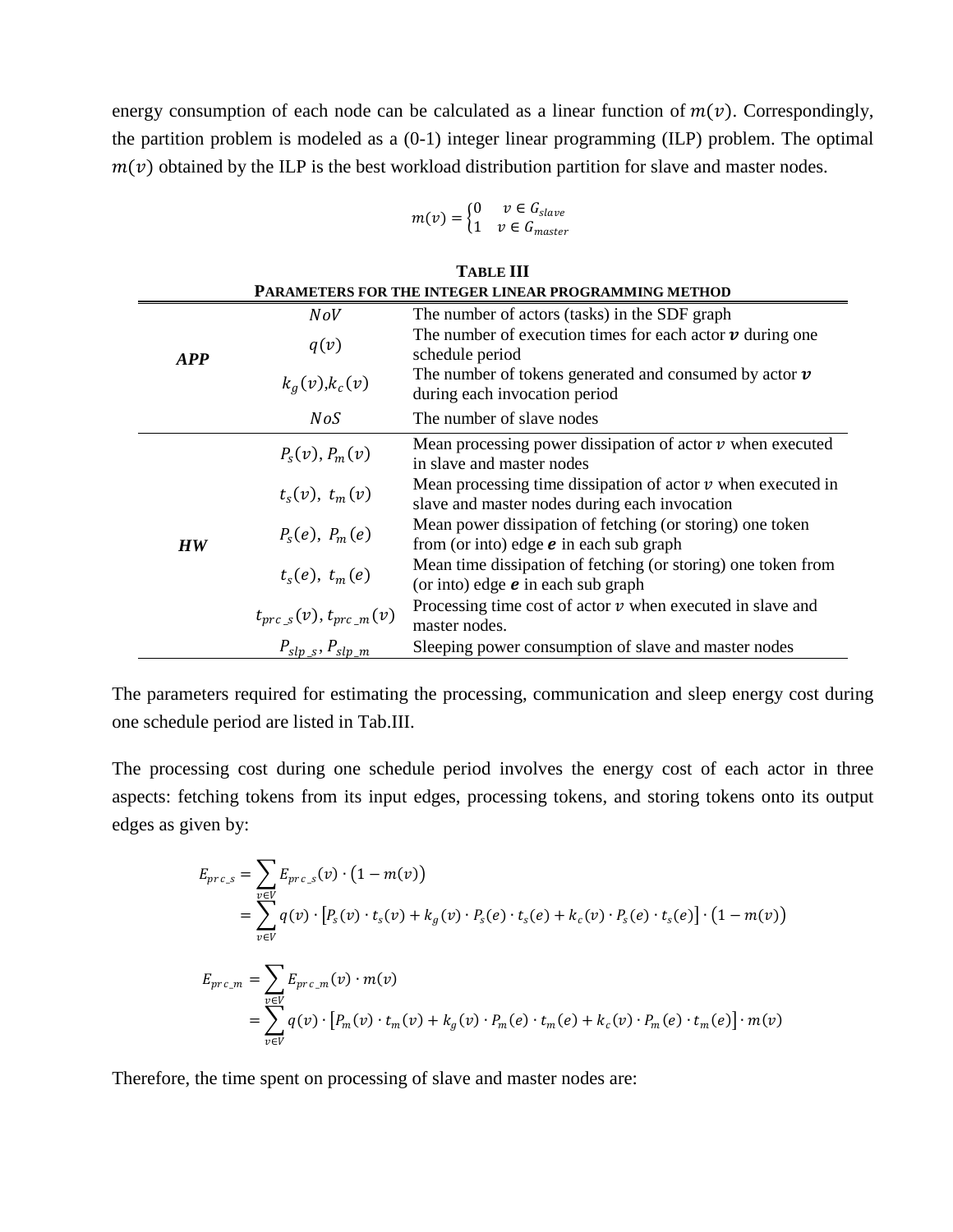$$
T_{prc\_s} = \sum_{v \in V} t_{prc\_s}(v) \cdot (1 - m(v)) = \sum_{v \in V} q(v) \cdot [t_s(v) + k_g(v) \cdot t_s(e) + k_c(v) \cdot t_s(e)] \cdot (1 - m(v))
$$
  

$$
T_{prc\_m} = \sum_{v \in V} t_{prc\_m}(v) \cdot m(v) = \sum_{v \in V} q(v) \cdot [t_m(v) + k_g(v) \cdot t_m(e) + k_c(v) \cdot t_m(e)] \cdot m(v)
$$

The communication cost of the slave and master nodes can be calculated by equation (4), while the communication data  $k_d$  varies with the change of the partition. We introduce a constant parameter  $K(v)$  as the net consumed tokens of each actor. It is the difference between the consumed and generated tokens:

$$
K(v) = q(v) \cdot \left(k_c(v) - k_g(v)\right)
$$

On the edge of a SDF graph, the total number of tokens generated by the source actor  $q(v_{source})$ .  $k_q(v_{source})$  equals the tokens consumed by the sink actor  $q(v_{sink}) \cdot k_c(v_{sink})$ . Thus,  $k_d$  is a linear function of  $m(v)$ : it is the summation of net consumed (generated) tokens  $K(v)$  of each actor in the master (slave) node during a schedule period:

$$
k_d = \sum_{v \in V} K(v) \cdot m(v) = \sum_{v \in V} K(v) \cdot (m(v) - 1)
$$

Combining equation (4), the communication energy cost of the slave and master nodes are:

$$
E_{cmn_{s}} = N_{st} \cdot e_{st} + N(p_{cc}, p_{cl}) \cdot \left( e_{o_{s}} + e_{tx} \cdot \sum_{v \in V} K(v) \cdot (m(v) - 1) \right)
$$
  

$$
E_{cmn_{s}} = N_{st} \cdot e_{st} + N(p_{cc}, p_{cl}) \cdot \left( e_{o_{s}} + e_{rx} \cdot \sum_{v \in V} K(v) \cdot m(v) \right)
$$

From equation (5), the relative time spent in communicating are:

$$
T_{cmn\_s} = N_{st} \cdot t_{st} + N(p_{cc}, p_{cl}) \cdot \left( t_{o\_s} + t_{tx} \cdot \sum_{v \in V} K(v) \cdot (m(v) - 1) \right)
$$

$$
T_{cmn\_m} = N_{st} \cdot t_{st} + N(p_{cc}, p_{cl}) \cdot \left( t_{o\_m} + t_{rx} \cdot \sum_{v \in V} K(v) \cdot m(v) \right)
$$

Upon completion of processing and communication, the node typically enters into sleep mode. If there are  $NoS$  slave nodes in the network, the master needs to iterate  $NoS$  times to receive and process the values before sleeping. This factor  $N \circ S$  may not affect some of the time and energy cost during the communication process. That depends on a specific scenario. Here for generalization and conciseness, all the cost of the master are formulated as a function of  $NoS$ .

Thus, during a schedule period, the sleep time  $T_{slp}$  of the slave and master nodes are: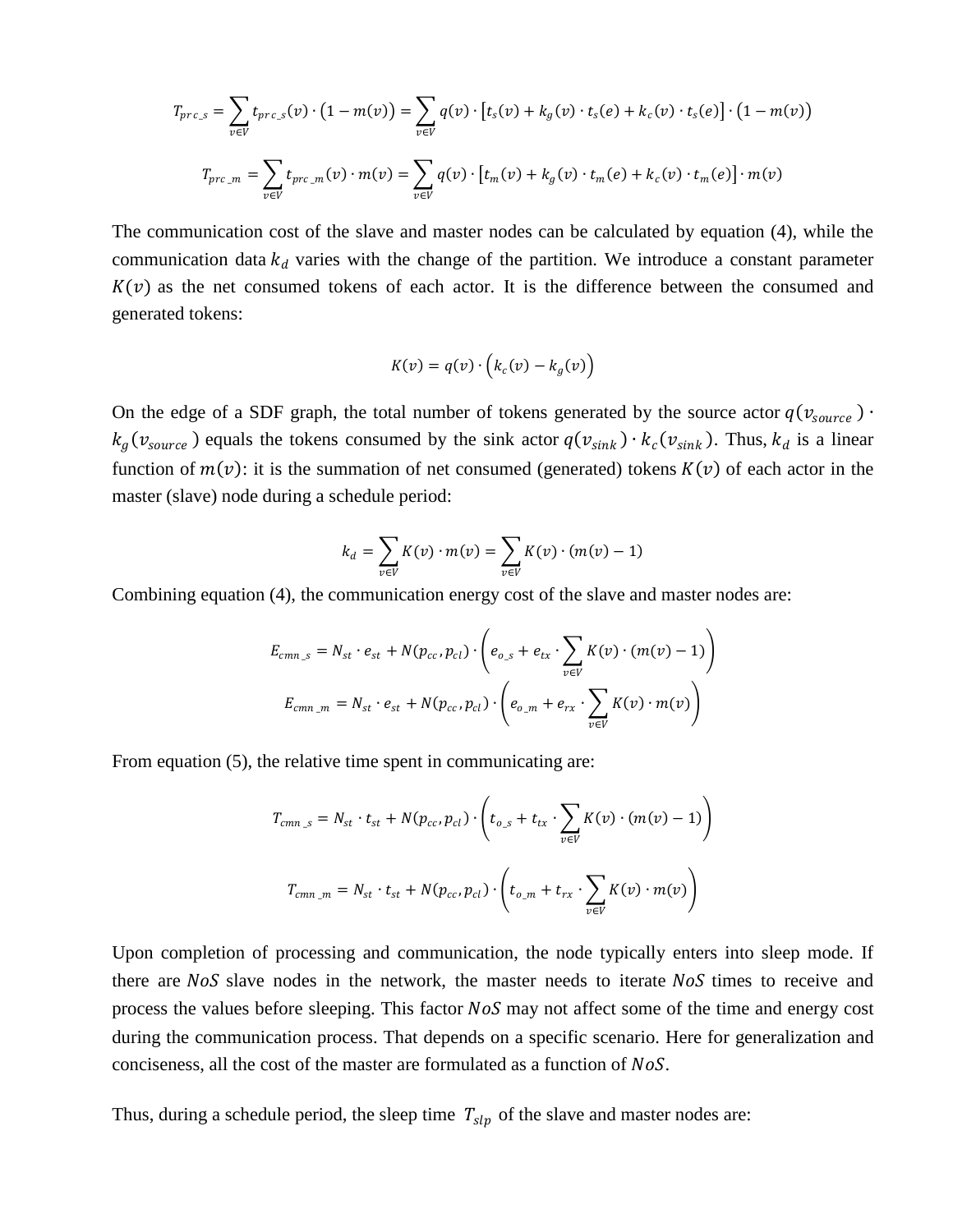$$
T_{slp\_s} = T_{schd} - T_{prc\_s} - T_{cmn\_s}, \qquad T_{slp\_m} = T_{schd} - NoS \cdot (T_{prc\_m} + T_{cmn\_m})
$$

Accordingly, the sleep energy cost of the slave and master nodes could be easily obtained as:

$$
E_{slp\_s} = P_{slp\_s} \cdot T_{slp\_s} , \qquad E_{slp\_m} = P_{slp\_m} \cdot T_{slp\_m}
$$

The total energy cost for the slave and the master nodes during a schedule period as linear functions of  $m(v)$  are provided by equation (6) and (7) respectively.

$$
E_{slave} = E_{prc_s} + E_{cmn_s} + E_{slp_s} = P_{slp_s} \cdot T_{schd} + E_{a_s} + \sum_{v \in V} E_{b_s}(v) \cdot (1 - m(v)) \tag{6}
$$

$$
E_{master} = NoS \cdot (E_{proc\_m} + E_{cmn\_m}) + E_{slp\_m} = P_{slp\_m} \cdot T_{schd} + NoS \cdot [E_{a\_m} + \sum_{v \in V} E_{b\_m}(v) \cdot m(v)] \tag{7}
$$

where  $E_{a,s}$ ,  $E_{b,s}$ ,  $E_{a,m}$ , and  $E_{b,m}$  are constant values for a given SDF graph and a communication protocol as given by:

$$
E_{a_{-}S} = N_{st} \cdot e_{st} + N(p_{cc}, p_{cl}) \cdot e_{o_{-}S} - P_{slp_{-}S} \cdot (N_{st} \cdot t_{st} + N(p_{cc}, p_{cl}) \cdot t_{o_{-}S})
$$
  
\n
$$
E_{b_{-}S} = E_{prc_{-}S}(v) - P_{slp_{-}S} \cdot t_{prc_{-}S}(v) - N(p_{cc}, p_{cl}) \cdot K(v) \cdot (e_{tx} - P_{slp_{-}S} \cdot t_{tx})
$$
  
\n
$$
E_{a_{-}m} = N_{st} \cdot e_{st} + N(p_{cc}, p_{cl}) \cdot e_{o_{-}m} - P_{slp_{-}m} \cdot (N_{st} \cdot t_{st} + N(p_{cc}, p_{cl}) \cdot t_{o_{-}m})
$$
  
\n
$$
E_{b_{-}m} = E_{prc_{-}m}(v) - P_{slp_{-}m} \cdot t_{prc_{-}m}(v) + N(p_{cc}, p_{cl}) \cdot K(v) \cdot (e_{rx} - P_{slp_{-}m} \cdot t_{rx})
$$

Initially, we consider that the nodes have the same battery resources  $E_{bat}$  and that the network elapses when the first node runs out of energy, i.e.,  $T_{net} = min(T_{master}, T_{slave})$  as assumed in [15]. Thus, maximizing the network lifetime is equivalent to find the appropriate  $m(v)$  that ze  $\{min\left(\frac{E_{bat}}{E_{slave}} \cdot T_{schd}, \frac{E_{bat}}{E_{master}} \cdot T_{schd}\right)\}$  with several constraints: *a*) neither the master nodes can finish the whole application tasks (total **NoV** actors of the SDF graph) *b*) nor the slave node; *c*) the cyclic dependencies in the SDF graphs should be forbidden. In addition, the latency of the algorithm is considered. **Scheme I** summarizes the formal definition of the problem.

In a realistic scenario, the network is not completely symmetrical, e.g., the slave and master nodes may have different energy resources; the distances between them are not exactly equivalent and so on. That requires the partitioning algorithm to supply individual solutions for different nodes in the asymmetrical network. In other words, for each slave node *i*, there exists an optimal partition  $m_i(v)$ which maximizes the node's lifetime thereby extending the whole network lifetime.

We formulate the network lifetime as  $T_{net} = min \left( \frac{E_{bat}}{E_{slave}} \cdot T_{schd}, \frac{E_{bat\_m}}{E_{master}} \cdot T_{schd} \right)$ . In this case, the energy consumption of each slave node is formulated in (8) as a function of  $m_i(v)$ . Correspondingly, the energy consumption of the master is the summation of the cost with different partitions as shown in (9). By finding different  $m_i(v)$  with the help of the **Scheme II** for each slave node, the network lifetime could be extended more efficiently.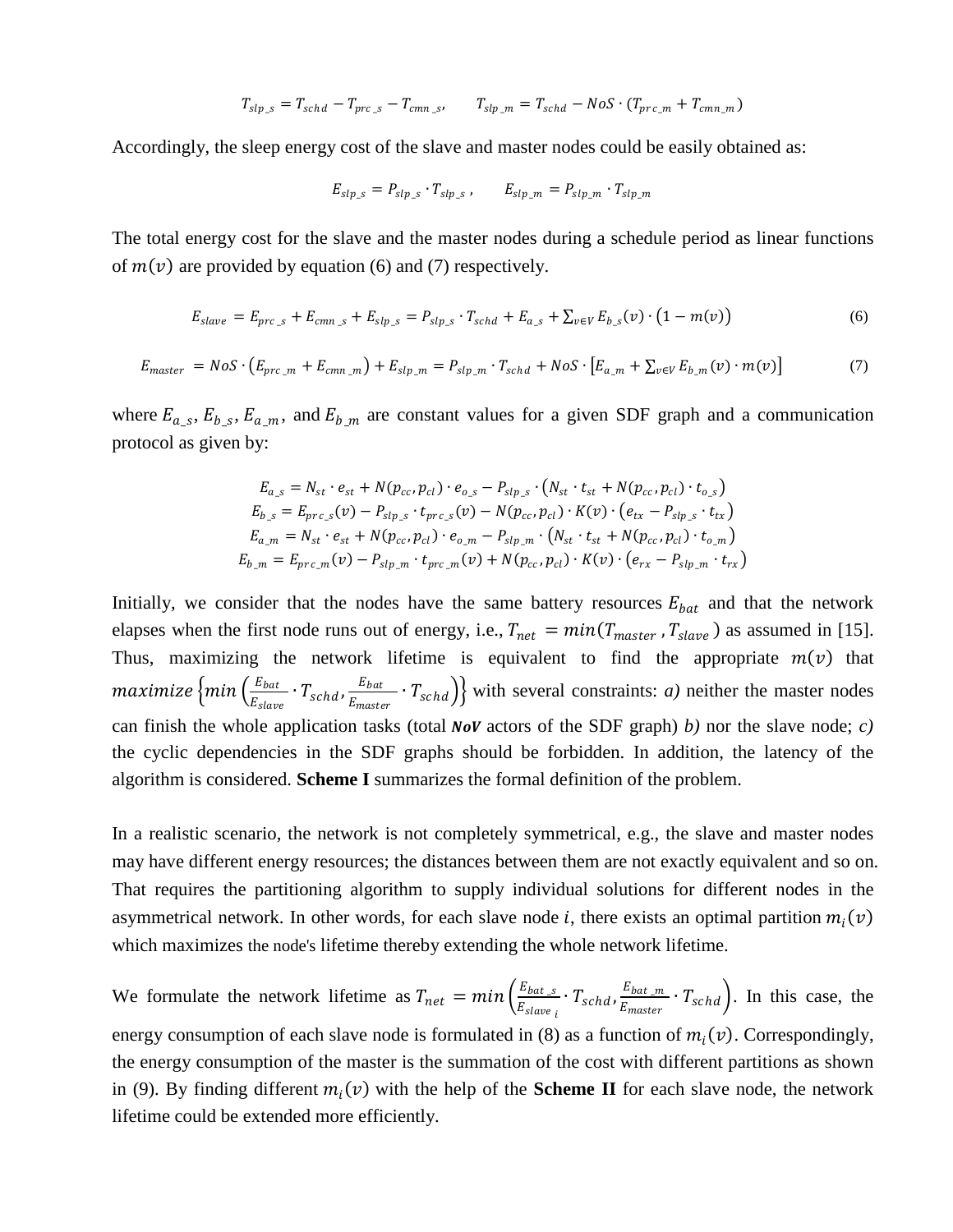$$
E_{slave_i} = P_{slp\_s} \cdot T_{schd} + E_{a\_s} + \sum_{v \in V} E_{b\_s}(v) \cdot (1 - m_i(v))
$$
\n
$$
\tag{8}
$$

$$
E_{master}(m_i(v)) = P_{slp\_m} \cdot T_{schd} + \sum_{i=1}^{Nos} \left[ E_{a\_m} + \sum_{v \in V} E_{b\_m}(v) \cdot m_i(v) \right]
$$
(9)

Considering the impact of the distance on the transmission energy cost as formulated in equation (1), the slave nodes with different transmission distances should execute different processing tasks. To balance the problem complexity and the algorithm accuracy, we divide the slave nodes into several groups to find different partitions. For each group, the partition result is obtained by arbitrarily selecting one slave node to execute **Scheme II**.



## **4. EXPERIMENT RESULTS**

In this section, we aim at verifying the validity of the proposed communication energy cost model and analyzing the performance and exactness of the energy efficient integer linear programming method.

### *4.1 Evaluation of the proposed communication model*

In order to verify the validity of the proposed energy cost model, we analyze the energy consumption for the typical motes and compare it with the reported measurements in previous works [22] and [23]. In the two tests, different hardware components (CC2530, CC2430) and protocol modes (non-beacon and beacon modes) are used to assess the flexibility of the model.

### *4.1.1 Example 1: CC2530 + IEEE 802.15.4 nonbeacon-enabled mode*

In non-beacon-enabled networks, the master typically turns on its receiver continuously, while the slave nodes only wake up according to the application requirement. In this case, the communication process is always initiated by the slave node. When it wants to receive data from the master, it first transmits a request command using unslotted CSMA-CA. The master responses with an acknowledge frame and indicates whether there is pending data for it. The process and the state diagram of a slave node contacting the master without pending data are depicted in Fig. 2.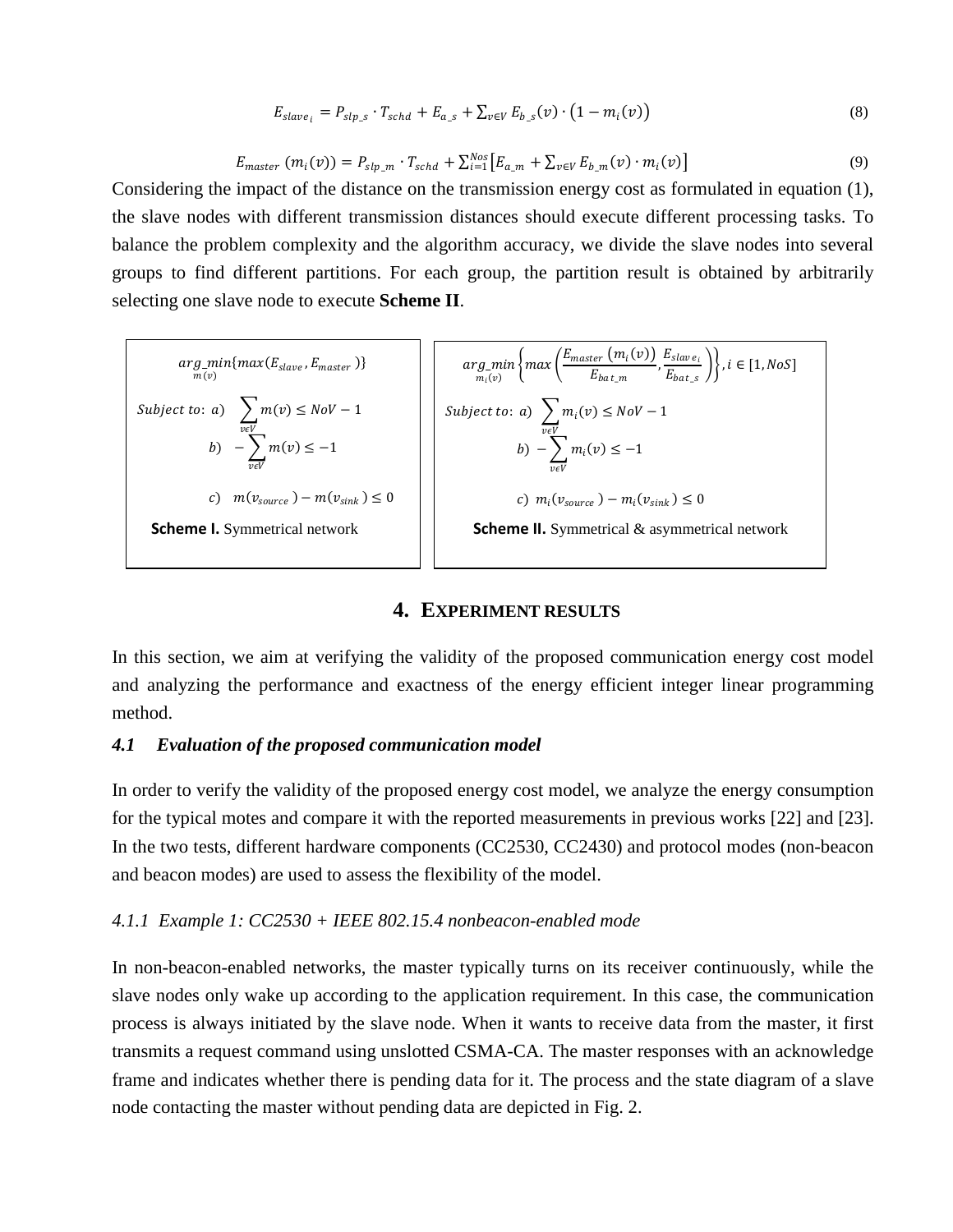

**Figure 2. State diagram corresponding to a slave node contacting the master without pending data in a nonbeacon-enabled PAN**

To model and calculate the energy consumption in this process, we refer to the simplest application in [22], with only one slave node (CC2530) and one master (CC2530). The application related parameters are easily obtained (see lower part of Tab. IV). The slave node accesses the channel successfully at the first time and transmits without collision, hence  $N(p_{cc}, p_{cl})$  equals one. According to equation (3),  $t_{cc}(p_{cc})$  is about 1.25ms. From the communication process we obtain the idle listening time of the master  $t_{il}(p_{cc}) \approx 3.7$  ms.

|            |                     |                   | <b>TABLE IV</b>                                                 |
|------------|---------------------|-------------------|-----------------------------------------------------------------|
|            |                     |                   | PARAMETERS FOR CC2530 WITH IEEE 802.15.4 NONBEACON-ENABLED MODE |
|            |                     | 50 <sub>u</sub>   | Under different test conditions, the values                     |
|            | $e_{st}$            |                   | vary. This is taken from the measurement.                       |
|            | $P_{cc}$            | $61.5 \text{ mW}$ | Receive sensibility is -50 dBm                                  |
|            |                     | $0.3444$ uJ       | Radio in TX mode, 1 dBm output power,                           |
|            | $e_{tx}$            |                   | CPU idle, 28.7 mA                                               |
| <b>HW</b>  | $e_{rx}$            | $0.246$ uJ        | Radio in RX mode, -50 dBm input power,                          |
|            |                     |                   | CPU idle, 20.5 mA                                               |
|            | $e_{ta}$            | 8.64 uJ           | Assuming 15 mA as the turnaround power                          |
|            | $P_{il}$            | 61.5 mW           | Radio in RX mode, -50 dBm input power,                          |
|            |                     |                   | CPU idle                                                        |
|            |                     | $0.3444$ uJ       | Radio in RX mode, -50 dBm input power,                          |
|            | $e_{oh}$            |                   | CPU idle                                                        |
|            | $k_{ct}$            | 18 bytes          | The control packet transmitted by the slave                     |
| MAC        | $k_{cr}$            | 11 bytes          | The control packet received by the slave                        |
|            | $N_{ta}$            | $2 - 4$           | Depends on the scenario                                         |
|            | $N_{st}$            | 1                 | Only startup once                                               |
| <b>APP</b> | $k_d$               | $\overline{0}$    | Without data                                                    |
|            | $T_{schd}$          | $5 \text{ ms}$    | We define this period                                           |
|            | $N(p_{cc}, p_{cl})$ | 1                 | Transmit only once                                              |
| <b>APP</b> | $p_{cc}$            | 0                 | No channel access failure                                       |
| &          | $p_{cl}$            | $\theta$          | No collision                                                    |
| MAC        | $t_{cc}(p_{cc})$    | $1.25$ ms         | The first access average time                                   |
|            | $t_{il}(p_{cc})$    | 3.7 ms            | Idle listening time                                             |
|            | $k_{oh}(p_{cc})$    | $\boldsymbol{0}$  | No overhearing                                                  |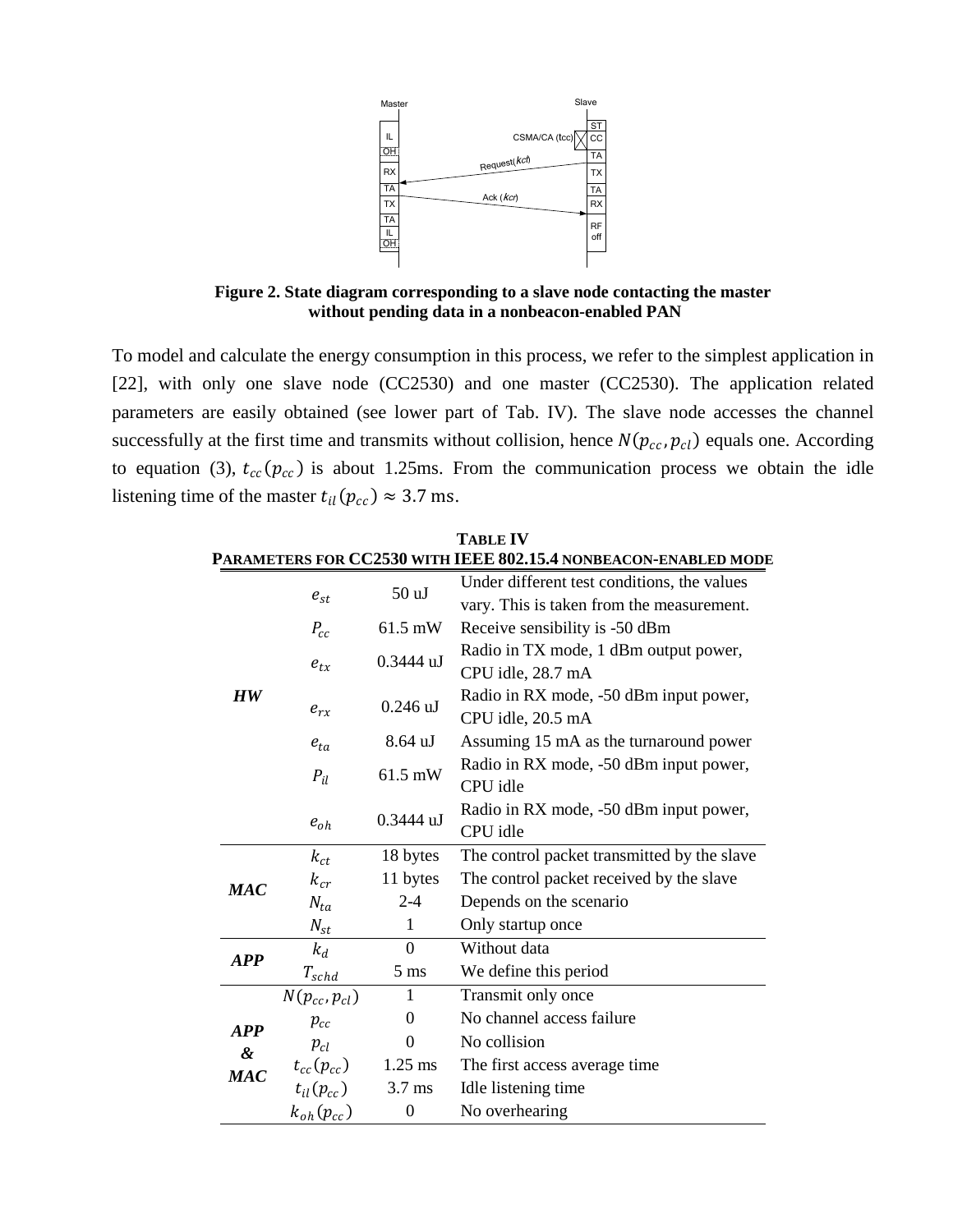In addition, the hardware and the MAC parameters required by the model listed in the upper portion of Tab. IV, are set according to [22][24] and IEEE 802.15.4 nonbeacon-enabled mode [25].

Using equation (4), we obtain that the average energy consumption of the slave node is about 0.22 mJ, which is close to the measurement result of 0.25 mJ. The deviation is due to the slightly different transmitting and receiving power in our analysis and their experiments. The simple communication model in [15] would estimate a communication cost of zero (since no user data is transmitted).

## *4.1.2. Example 2: CC2430 + IEEE 802.15.4 beacon-enabled mode*

In beacon-enabled networks, the master will periodically wake up to broadcast a beacon that specifies the superframe structure and keep active during this superframe duration (SD). When a slave node wants to transfer data to the master in a beacon-enabled PAN, it first listens for the network beacon. When the beacon is found, the node transmits its data frame, using slotted CSMA-CA, to the master. The master can send an optional acknowledgement to confirm the successful reception. The sequence is summarized in Fig. 3.



**Figure 3. State diagram corresponding to a slave node transmitting data to the master in a beacon-enabled PAN.**

To measure the energy consumption for both of them in a beacon-enabled IEEE 802.15.4 network, the experiment in [23] sets up a simple scenario with only one CC2430 slave node and one master. In this case, the SD of the master is 15.36 ms; the beacon and the data frame are 26 bytes and 50 bytes separately. As in the last example,  $N(p_{cc}, p_{cl}) = 1$  and  $t_{cc}( p_{cc}) \approx 1.25$  ms. During one SD, the idle listening time of the master is  $t_{il}(p_{cc}) \approx 11.66$  ms. Finally, the hardware and the MAC parameters are set according to [26], [27] and IEEE 802.15.4 beacon-enabled mode [25]; they are listed in Tab. V.

The average energy consumption of the master calculated by equation (4) is about 1.284 mJ, while the measurement result is 1.368 mJ; the estimated and the measured cost for the slave are 0.53 mJ and 0.91 mJ respectively. The deviation is due to the uncertainty of the synchronization process that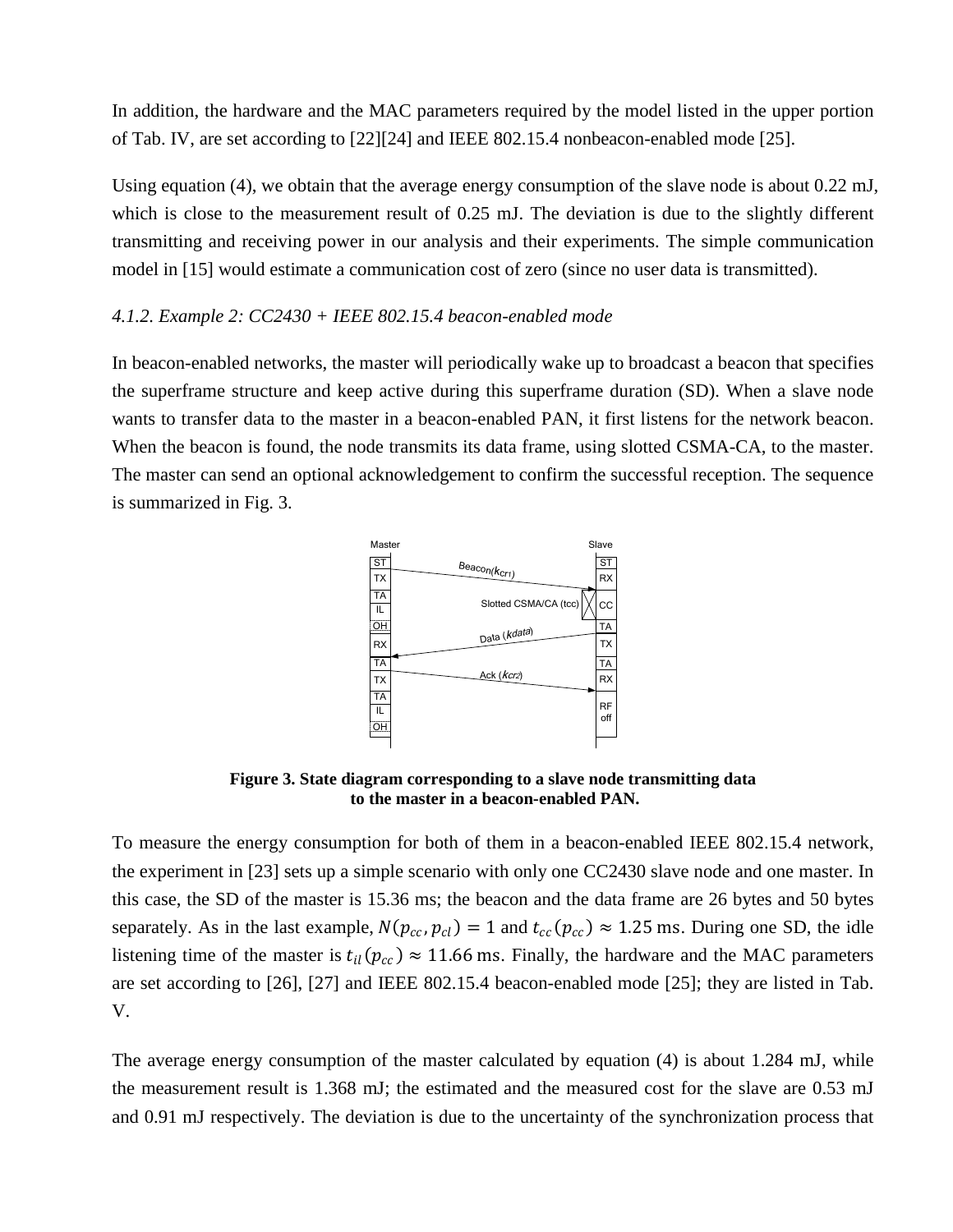| <b>TABLE V</b> |                                                              |                     |                                                                                         |  |  |  |
|----------------|--------------------------------------------------------------|---------------------|-----------------------------------------------------------------------------------------|--|--|--|
|                | PARAMETERS FOR CC2430 WITH IEEE 802.15.4 BEACON-ENABLED MODE |                     |                                                                                         |  |  |  |
|                |                                                              | $e_{st m} = 95uJ$   | Under different test conditions, the values vary.                                       |  |  |  |
|                | $e_{st}$                                                     | $e_{st_s} = 185 uJ$ | These are taken from the measurement.                                                   |  |  |  |
|                | $P_{cc}$                                                     | 80.1 mW             | Receive sensibility is -50dBm                                                           |  |  |  |
|                | $e_{tx}$                                                     | 0.3228 uJ           | Radio in TX mode, 0 dBm output power,<br>low MCU activity (26.9 mA)                     |  |  |  |
| HW             | $e_{rx}$                                                     | $0.3204$ uJ         | Radio in RX mode, -50 dBm input power,<br>low MCU activity (26.7 mA)                    |  |  |  |
|                | $e_{ta}$                                                     | $10.368$ uJ         | Assuming 18 mA as the turnaround power[an053]                                           |  |  |  |
|                | $P_{il}$                                                     | 80.1 mW             | Radio in RX mode, -50 dBm input power, low<br><b>MCU</b> activity                       |  |  |  |
|                | $e_{oh}$                                                     | $0.3204$ uJ         | Radio in RX mode, -50 dBm input power, low<br>MCU activity                              |  |  |  |
|                | $k_{cr}$                                                     | 37 bytes            | The control packet received by the slave node                                           |  |  |  |
|                | $k_{ct}$                                                     | 0                   | The control packet transmitted by the slave node                                        |  |  |  |
| MAC            | $N_{ta}$                                                     | $2$ or $3$          | The number of turnaround times is 2 and 3 for the<br>slave and the master respectively. |  |  |  |
|                | $N_{st}$                                                     | 1                   | Only startup once                                                                       |  |  |  |
| APP            | $k_d$                                                        | 50 bytes            | Data length                                                                             |  |  |  |
|                | $T_{schd}$                                                   | 15.36 ms            | One superframe duration                                                                 |  |  |  |
|                | $N(p_{cc}, p_{cl})$                                          | 1                   | Transaction only happens once                                                           |  |  |  |
| <b>APP</b>     | $p_{cc}$                                                     | $\theta$            | No channel access failure                                                               |  |  |  |
| &              | $p_{cl}$                                                     | $\overline{0}$      | No collision happen                                                                     |  |  |  |
| MAC            | $t_{cc}(p_{cc})$                                             | $1.25$ ms           | The average channel access duration                                                     |  |  |  |
|                | $t_{il}(p_{cc})$                                             | 11.66 ms            | The idle listening time during SD                                                       |  |  |  |
|                | $k_{oh}(p_{cc})$                                             | $\boldsymbol{0}$    | No overhearing                                                                          |  |  |  |

causes 0.32 mJ additional energy cost in the slave node and a small additional processing energy that we do not consider.

As a comparison, the estimated communication energy costs in the slave and master nodes employing the model in [15] are 0.129 mJ and 0.128 mJ respectively, which are very inaccurate.

## *4.2 Evaluation of the integer linear programming method*

In this part, we first estimate the feasibility of the linear partition method for WSNs applications by measuring its execution time and comparing it with previous approaches; then we verify that its partition solutions are exact and optimal by comparing them to the previous work (assuming a simple communication model). At last, we incorporate our novel communication model into the linear programming method to find the impact on the partition result.

In order to evaluate the feasibility of our linear programming method, we use a series of synthetic SDF graphs as in [15] and the parameters of CC2430 device for both master and slave nodes. All the algorithms are implemented in Matlab to provide a fair comparison. Fig. 4 summarizes the execution time of the exhaustive, the heuristic [15] and our linear methods. As the complexity of the application increases, the exhaustive method requires an exponentially increasing execution time while the time of the heuristic and our linear approach are not dramatically affected: they are very close and less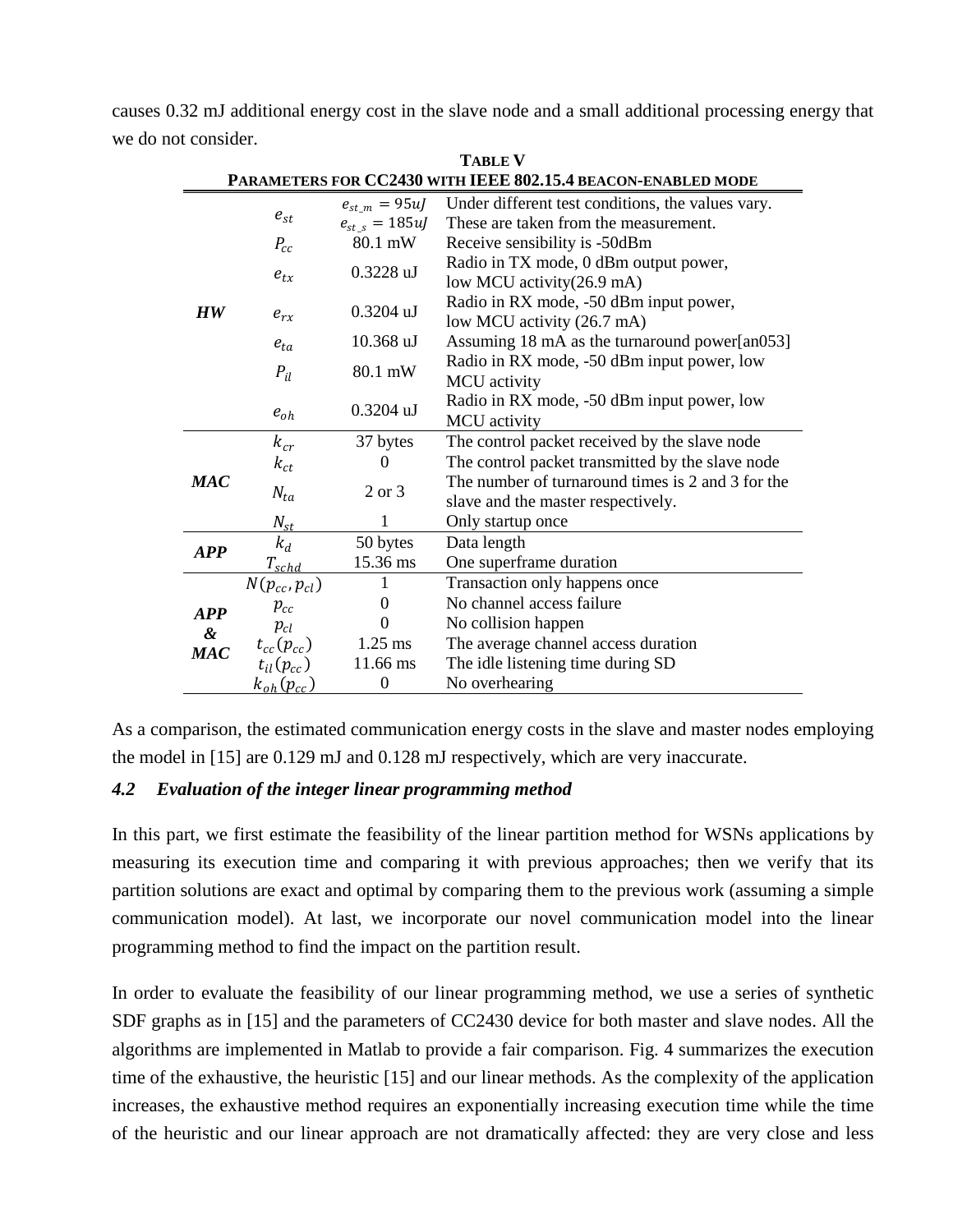than one second. It is apparent that our approach is feasible for SDF graphs found in typical WSN applications.



**Figure 4. Execution time comparison based on synthetic SDF graphs**

To evaluate the efficiency of the different methods, we use the *network energy cost* metric. It is defined as the maximum energy consumption among slave and master nodes during one schedule period, namely,  $E_{net} = ma \, x (E_{slave}, E_{master})$ .

We consider a scenario with eight slave nodes and one master in each cluster which execute a typical SDF graph (maximum entropy spectrum computation, MEPS) as depicted in Fig. 5. The execution time of each actor in this graph corresponding to a CC2430 device is listed in Tab.VI, the communication MAC protocol between the slave and master nodes is IEEE 802.15.4 non-beacon enabled mode as depicted in Fig. 3.



**Figure 5. Our ILP method overcomes the suboptimal partition limitation. By using our new communication cost model, the optimal partition result is affected.**

First, we employ the simple communication model in [15] to verify that the partition solutions of the linear programming method are optimal. The partition result of our linear approach, named *OSS*, achieves the minimal energy cost of 95.3312 mJ, whereas the result of the heuristic algorithm depends on the initial partition as shown in Fig. 5. With the initial partition 1, it matches our optimal solution; while with the initial partition 2 its result is suboptimal: the network energy cost is 105.76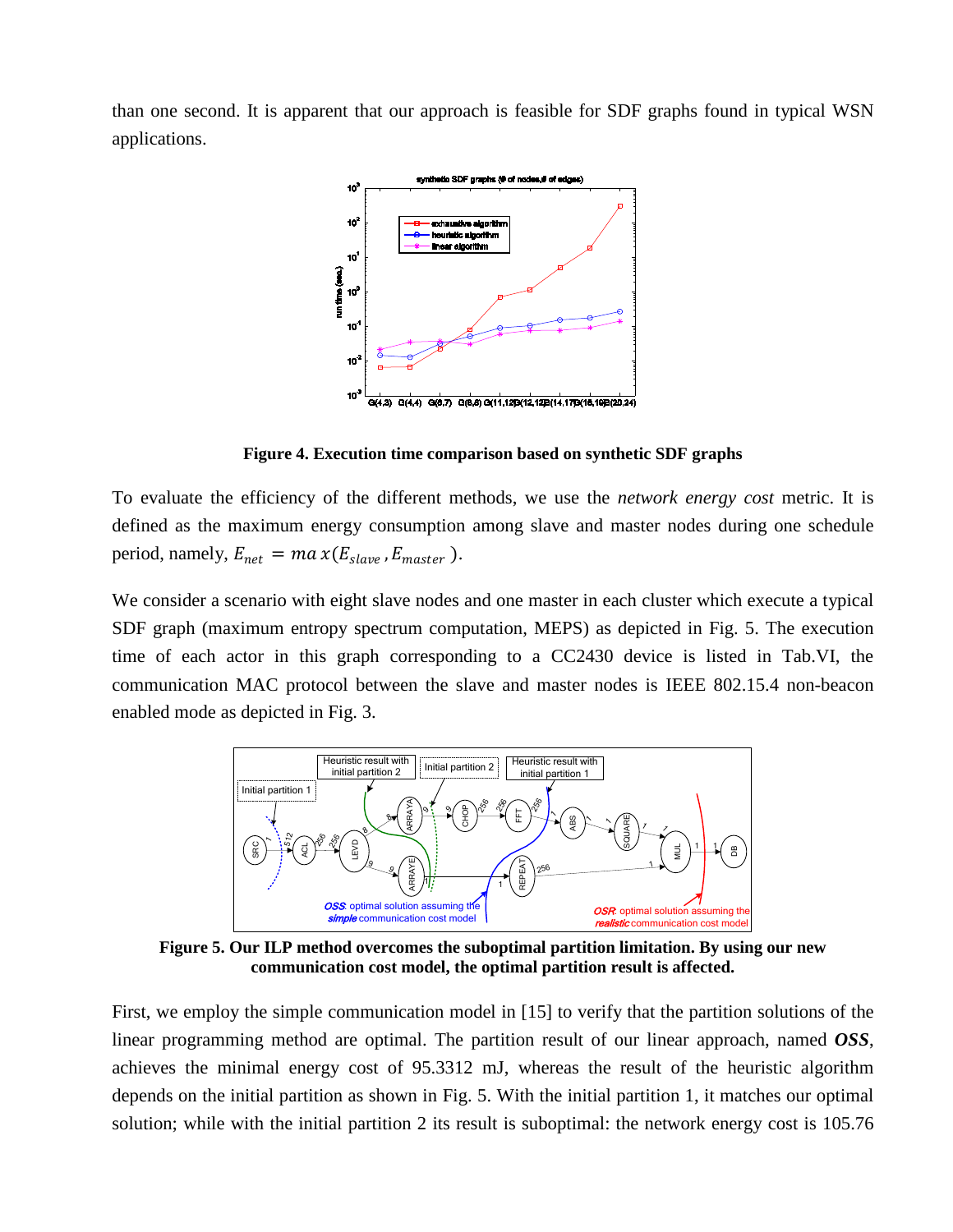mJ. The energy consumption of ILP, exhaustive and heuristic approach using the simple model are listed in Tab.VII.

| <b>TABLE VI</b>                                                    |  |  |              |                                                                  |  |           |
|--------------------------------------------------------------------|--|--|--------------|------------------------------------------------------------------|--|-----------|
| EXECUTION TIME OF ACTORS IN A TYPICAL SDF GRAPH WITH CC2430 DEVICE |  |  |              |                                                                  |  |           |
| <i>Actors</i>                                                      |  |  |              | SRC ACL LEVD ARRAYA ARRAYE REPEAT                                |  |           |
| <i>time (sec.)</i> $7.92e-5$ $1.65$ $0.56$                         |  |  |              | 6.83e-5 1.01e-5                                                  |  | 8.77e-4   |
| <i>Actors</i>                                                      |  |  | CHOP FFT ABS | <b>SOUARE MUL</b>                                                |  | DB        |
|                                                                    |  |  |              | <i>time</i> (sec.) $1.24e-3$ $0.23$ $4.46e-5$ $1.5e-5$ $1.93e-5$ |  | $2.26e-5$ |

| <b>TABLE VII</b>                          |  |
|-------------------------------------------|--|
| THE ENERGY CONSUMPTION OF THE ALGORITHMS  |  |
| USING THE SIMPLE COMMUNICATION COST MODEL |  |

| <b>Algorithm</b>                                   | <b>Network Energy Cost (mJ)</b> |
|----------------------------------------------------|---------------------------------|
| II.P                                               | 95.3312                         |
| <i>Exhaustive</i>                                  | 95.3312                         |
| <b>Heuristic with initial partition 1</b>          | 95.3312                         |
| <i>Heuristic with initial partition 2</i> 105.7560 |                                 |

In the next experiment, our novel communication model is incorporated into the linear programming method to determine the impact of the communication energy cost on the partition result.

We start to obtain the value of the parameters to initiate our model. When the number of slave nodes is eight, as predicted in [20],  $p_{cc}$  and  $p_{cl}$  are 0.82 and 0.61 respectively. By equation (2), the average transmission time of each packet  $N(p_{cc}, p_{cl})$  is approx. 1. The time spent on accessing the channel of each slave node  $t_{cc}$  is about 11.85ms from equation (3). Assuming one schedule period is 1.5 s, the idle listening time of the master node is a function of  $m(v)$ . Besides, as measured in [23], the slave node spends 4 ms on idle listening  $(t_{il})$  to wait for the beacon from the master. The other constant parameters decided by the hardware and MAC protocol can be acquired from Tab.V. Using equation (4), (5), (6) and (7), we obtain the optimal solution, namely *OSR*. Because of the different communication cost, the solution is different from *OSS*. This result is reasonable because as the communication cost increases, the slave node should implement less computation tasks.

Tab. VIII summarizes the energy consumption of the two solutions. The partition result obtained by the workload distribution algorithm using the simple communication model, *OSS,* is suboptimal. It consumes more energy than the one using our detailed model, *OSR*.

|     | <b>TABLE VIII</b>                                          |  |
|-----|------------------------------------------------------------|--|
|     | THE ENERGY COST COMPARISON OF ILP                          |  |
|     | USING THE SIMPLE AND THE DETAILED COMMUNICATION COST MODEL |  |
|     | <i>Algorithm</i> Network Energy Cost (mJ)                  |  |
| OSR | 126.33                                                     |  |
| oss | 151.92                                                     |  |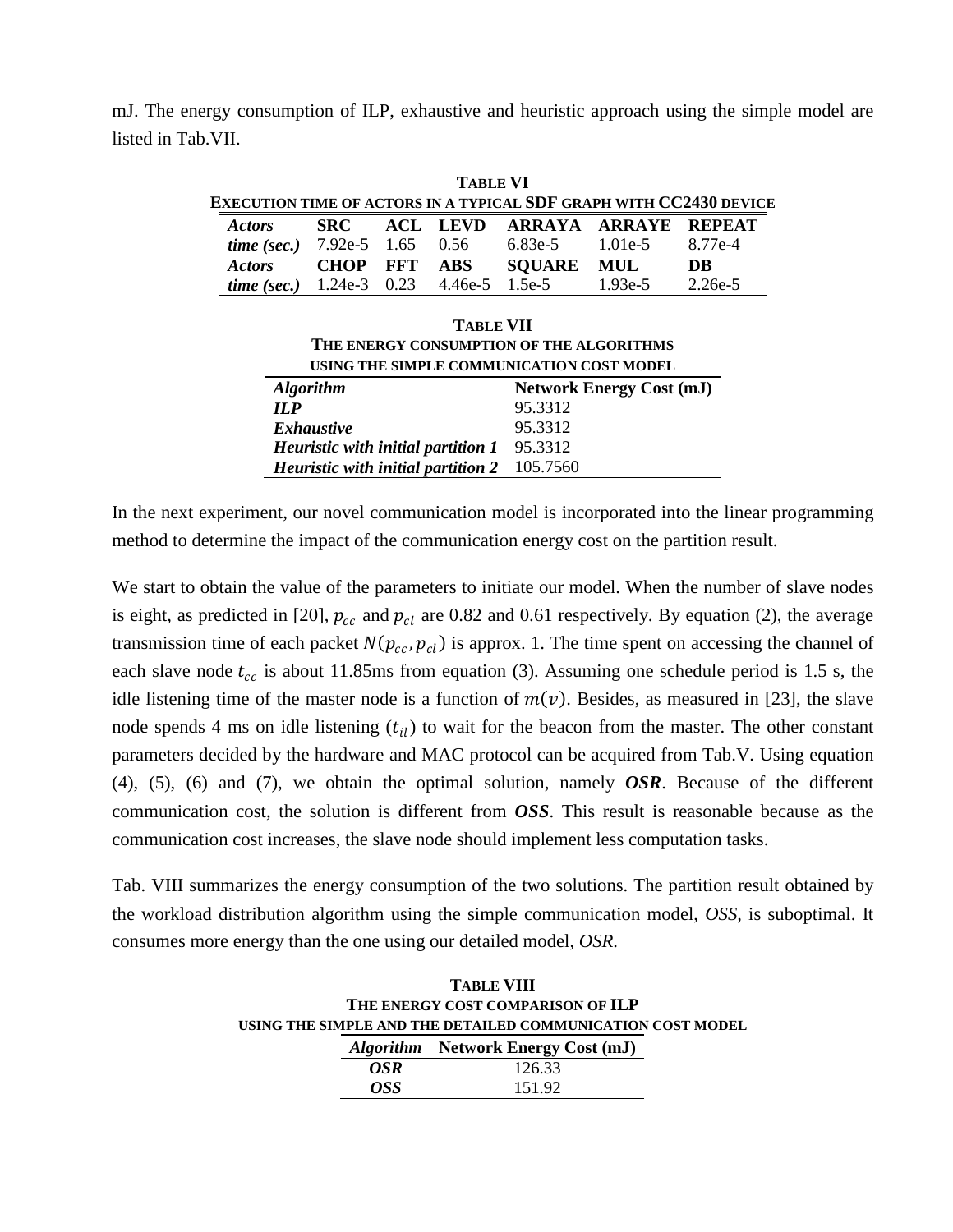### *4.3. Application on Centralized Estimation Algorithm*

In the centralized processing applications, every slave node forwards the raw data to the master for processing. The overburdened master node exhausts quickly. This problem can be improved by executing part of the computation tasks in the slave nodes before transmission; it is the so called innetwork processing. For these applications, we aim at finding the best workload partition that reduces the network energy consumption thereby extending the network life cycle.

In this section, we present a simple centralized estimation algorithm. All the nodes in the cluster sense the same source signal and each node transmits its observation vector  $X_s$  and the disturbance matrix  $H_s$  to the master. After receiving these values, the master node calculates the final optimized estimation Y using equation (10) by combining its own value  $X_m$  and  $H_m$ . The SDF graph for this application is depicted in Fig. 6.



**Figure 6. The partition result for a centralized estimation algorithm**

In this experiment, we assume that a TDMA MAC protocol is applied in the CC2430 device. There are one master and five slave nodes in the network and they have already synchronized. Then the number of radio startup times  $N_{st}$  and the average transmission times  $N(p_{cc}, p_{cl})$  are one and the overhead energy cost  $E_0$  equals zero. The processing energy requirement can be derived by calculating the energy cost of each operation including addition, subtraction, multiplication and division from the CC2430 datasheet. As in [28], we consider that the observation and disturbance matrices are 5×1 and 5×2 respectively, and each element of them is 16 bits wide. Then all of the parameters in equation (6) and equation (7) are acquired to find the optimal workload distribution solution.

The final partition result is  $m(v) = [0,0,0,0,0,1,1,1]$ ; it is that the actors  $\{H_s, X_s, H_s, A, B\}$  belongs to the slave nodes. With the help of the efficient linear partition method, the energy consumption of the network is reduced about 41% (as shown in Fig.7). The network lifetime is extended approx. 1.7 times.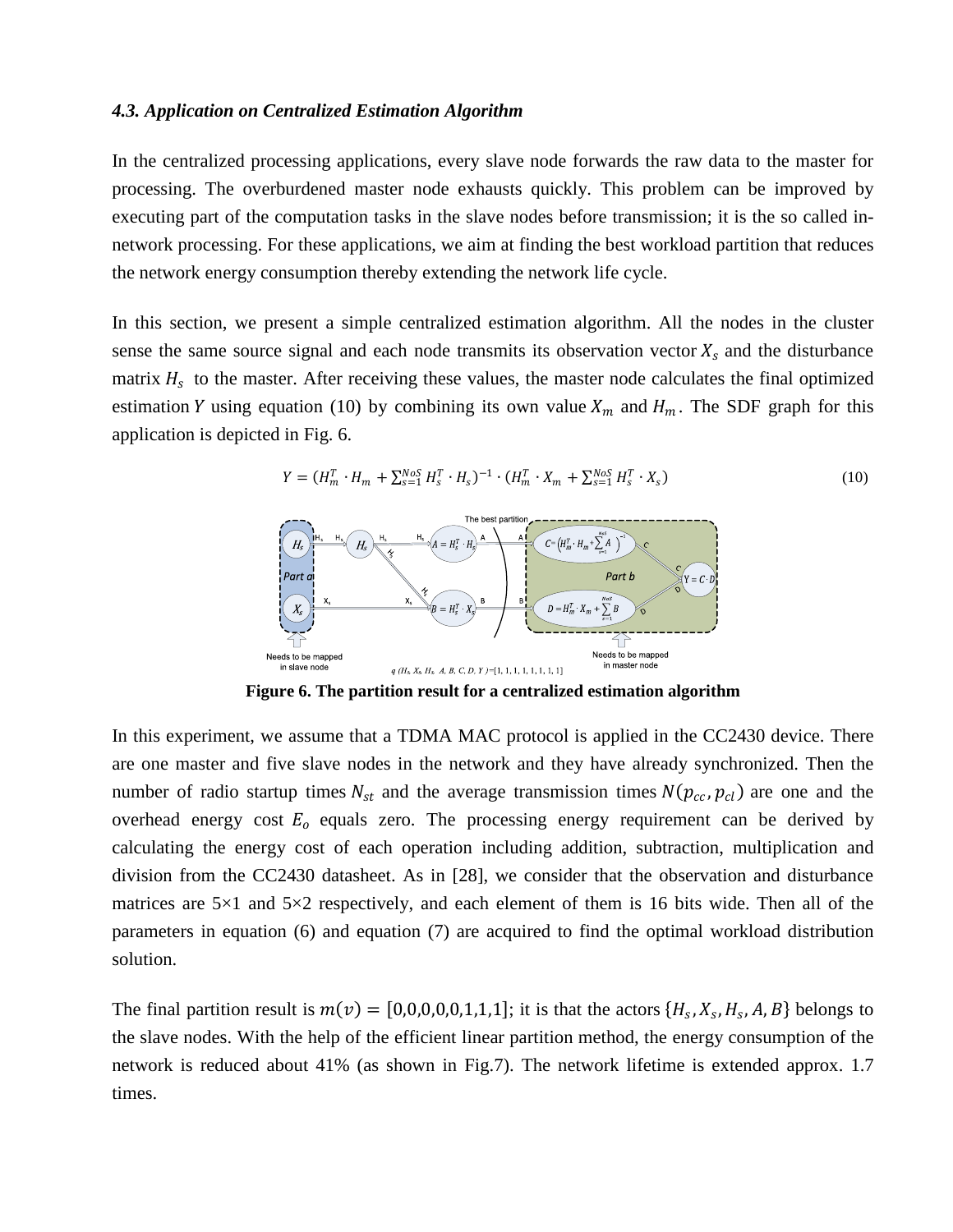

**Figure 7. The network energy reduction for the centralized estimation algorithm by the linear partition method**

## **V CONCLUSION AND FUTURE WORK**

To reduce the energy consumption of the nodes thereby extending the network life, we propose an improved energy-aware partitioning algorithm for cluster-based WSNs. The partition problem is described as the (0-1) integer linear programming problem for both symmetrical and asymmetrical networks. By employing a novel and detailed model for the communication cost calculation, our linear partition method provides optimal partition solutions. The economized execution time (less than 1 second) makes it feasible for typical WSN applications.

Our experimental results demonstrate that by simply adjusting the related parameters, the communication model applies to both CDMA and TDMA based MAC protocols. Compared to the reported measurements, the estimation of the communication energy cost using our communication model is more accurate (around 10% deviation) than with the previous model used for workload distribution (over 85% deviation). The ILP method requires similar execution time as the previous works while supplying the optimal partition solutions and reducing by 16.8% the energy consumption. By incorporating the accurate communication model into our linear partition method, the estimation of the node's energy consumption is more realistic which produces more reasonable partition results. For a centralized estimation algorithm, it extends the network lifetime approx. 1.7 times with 41% network energy cost reduction. Our experimental code is available online.

In the future, we plan to further reduce the energy consumption of the sensor nodes by incorporating compression and dynamic voltage and frequency scaling (DFVS) into the partitioning problem.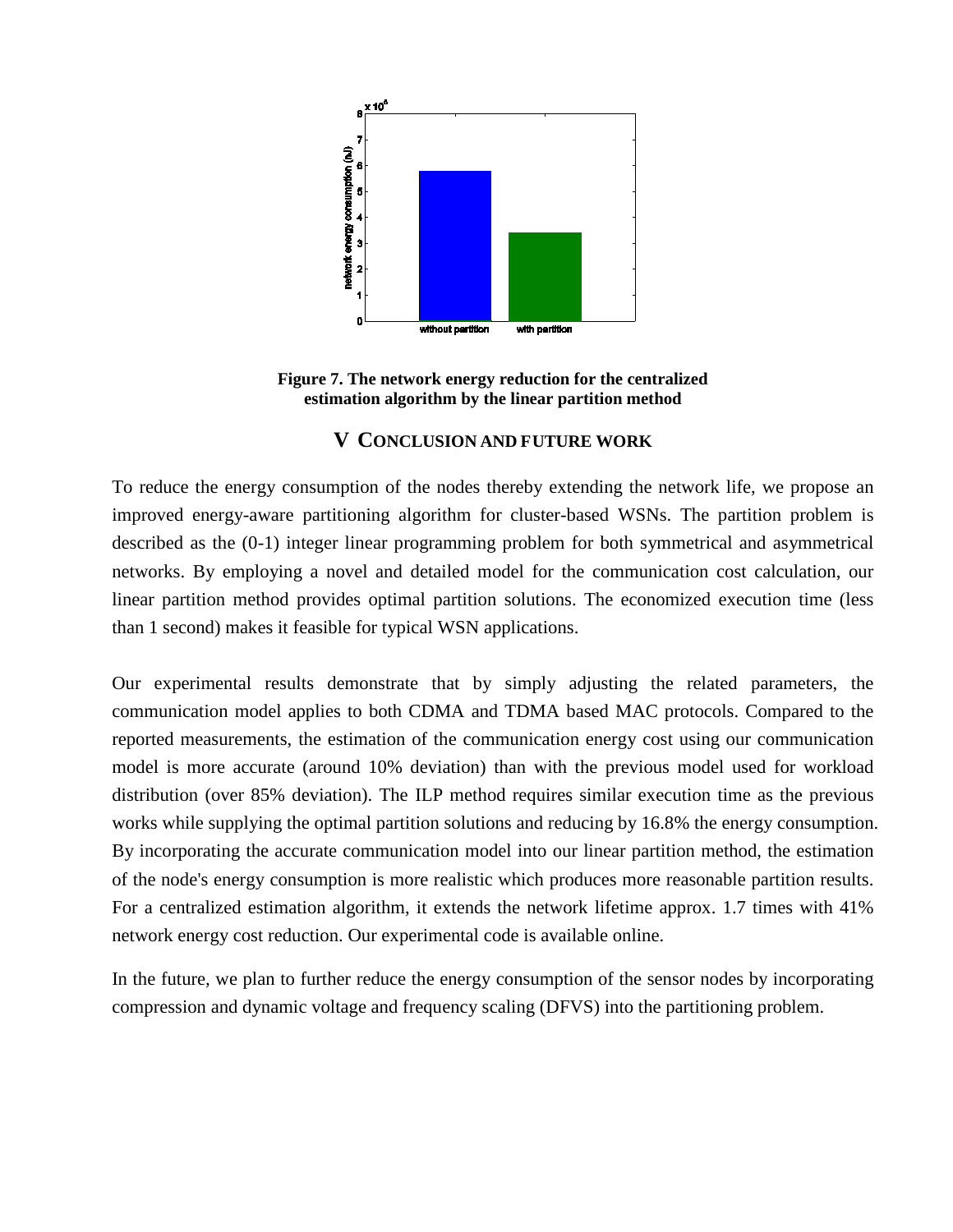#### **REFERENCES**

- [1] G. Anastasi, A. Falchi, A. Passarella, M. Conti, and E. Gregori, "Performance Measurements of Motes Sensor Networks" Proceedings of the 7th ACM International Symposium on Modeling, Analysis and Simulation of Wireless and Mobile Systems, (**2004**), pp.174-181.
- [2] K. C. Barr and K. Asanovic, "Energy-aware Lossless Data Compression" ACM Trans. Comput. Syst. (**2006**), Vol. 24, No. 3, pp.250-291.
- [3] W. R. Heinzelman, A. Chandrakasan and H. Balakrishnan, "Energy-efficient communication protocol for wireless microsensor networks" Proceedings of the 33rd Annual Hawaii International Conference on System Sciences, (**2000**), Vol. 2-, pp.10.
- [4] D. Tulone, "A resource-efficient time estimation for wireless sensor networks" Proceedings of the 2004 joint workshop on Foundations of mobile computing, (**2004**), pp.52-59.
- [5] Y. Huang, W. Yu and A. Garcia-Ortiz, "PKF: A communication cost reduction schema based on Kalman filter and data prediction for Wireless Sensor Networks" Proceedings of the 26th IEEE International system-on-chip conference, (**2013**), pp.73-78.
- [6] S. Madden, R. Szewczyk, M. J. Franklin and D. Culler, "Supporting aggregate queries over adhoc wireless sensor networks" Proceedings of the Fourth IEEE Workshop on Mobile Computing Systems and Applications, (**2002**), pp.49-58.
- [7] J. Zhao, R. Govindan and D. Estrin, "Computing aggregates for monitoring wireless sensor networks" Proceedings of the First IEEE. 2003 IEEE International Workshop on Sensor Network Protocols and Applications, (**2003**), pp.139-148.
- [8] R. Raval, C.H. Fernandez and C. J. Bleakley, "Low-Power TinyOS tuned processor platform for wireless sensor network motes, " ACM Transactions on Design Automation of Electronic Systems, (**2010**),Vol. 15, No. 3, pp. 23:1-23:17.
- [9] M. Hempstead, D. Brooks, and Gu-Yeon Wei, "An accelerator-based wireless sensor network processor in 130nm CMOS, " IEEE Journal on Emerging and Selected Topics in Circuits and Systems,( **2011**) Vol. 1, No. 2, pp.193-202.
- [10] M. Demirbas, X. Lu and P. Singla, "An In-Network Querying Framework for Wireless Sensor Networks, " IEEE Transactions on Parallel and Distributed Systems, (**2009**) Vol. 20, pp. 1202 - 1215
- [11] R. V. Kulkarni, A. Forster and G. K. Venayagamoorthy, "Computational Intelligence in Wireless Sensor Networks: A Survey" IEEE Communications Surveys & Tutorials, ( **2011**) Vol. 13, pp. 68 - 96.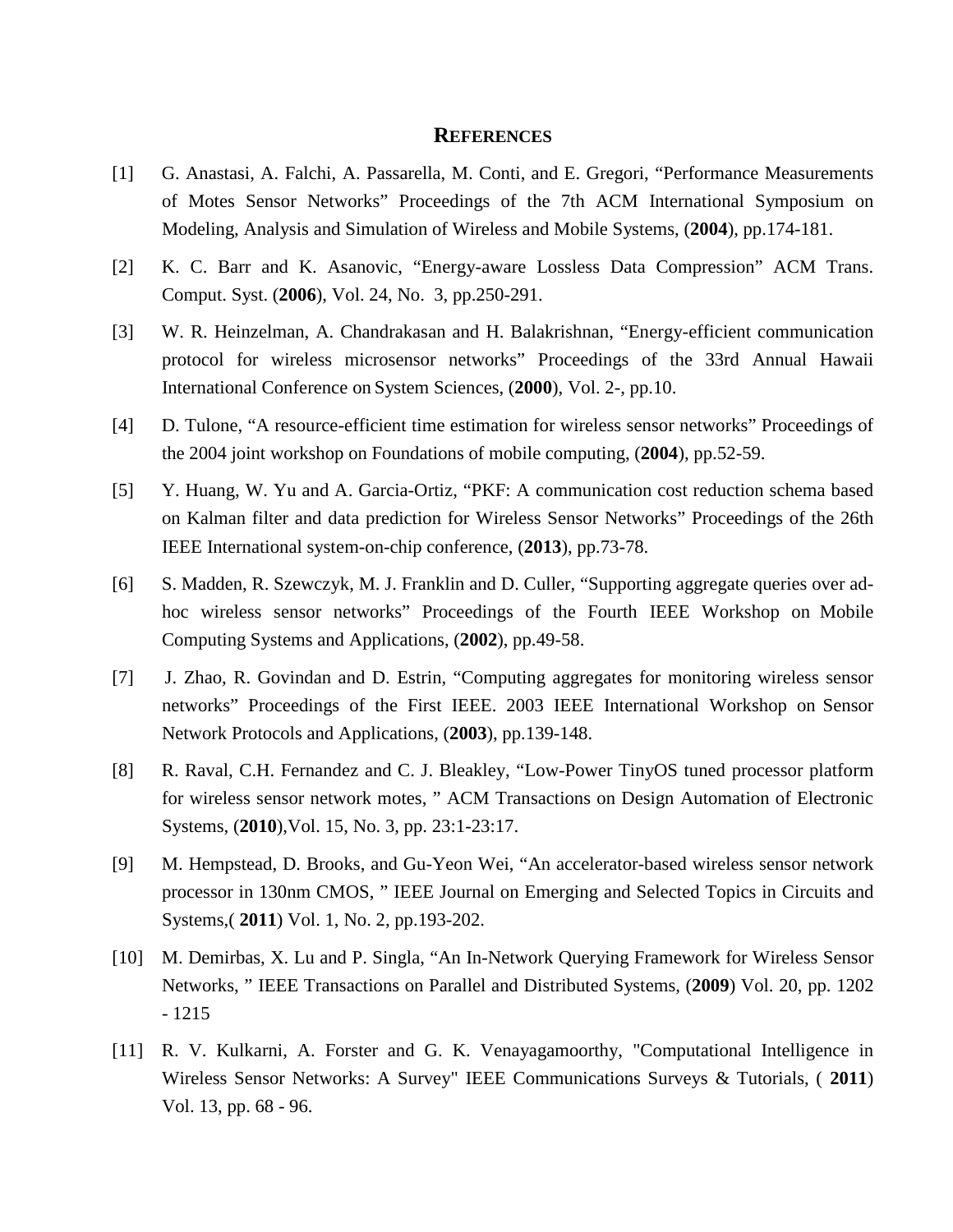- [12] W. R. Heinzelman, A. Sinha, A. Wang and A. P. Chandrakasan, "Energy-scalable algorithms and protocols for wireless microsensor networks," Proceedings of 2000 IEEE International Conference on Acoustics, Speech, and Signal Processing, (**2000**), Vol. 6, pp. 3722-3725.
- [13] A. Sinha, and A. P. Chandrakasan, " Joule Track-a Web based tool for software energy profiling," Proceedings of Design Automation Conference, (**2001**), pp. 220-225.
- [14] A. Wang and A. Chandrakasan, "Energy-efficient DSPs for wireless sensor networks," Signal Processing Magazine, IEEE , (**2002**), Vol. 19, No. 4, pp. 68-78.
- [15] C. Shen, W. L. Plishker, D. Ko, S. S. Bhattacharyya and N. Goldsman, "Energy-driven Distribution of Signal Processing Applications Across Wireless Sensor Networks" ACM Trans. Sen. Netw. (**2010**), Vol. 6, Article. 8, pp.32.
- [16] C. F. Chiasserini, "On the concept of distributed digital signal processing in wireless sensor networks" Proceedings of MILCOM, (**2002**), Vol. 1, pp. 260-264.
- [17] R. Kumar, V. Tsiatsis and M. B. Srivastava, "Computation Hierarchy for In-network Processing" Proceedings of the 2nd ACM International Conference on Wireless Sensor Networks and Applications, (**2003**), pp. 68-77.
- [18] Q. Wang, M. Hempstead and W. Yang, "A Realistic Power Consumption Model for Wireless Sensor Network Devices" Proceedings of 3rd Annual IEEE Communications Society on Sensor and Ad Hoc Communications and Networks, (**2006**), pp. 286-295.
- [19] M. M. Alam, O. Berder, D. Menard, T. Anger, and O. Sentieys. "A hybrid model for accurate energy analysis of WSN nodes". EURASIP J. Embedded System, (**2011**), pp. 4:1--4:16.
- [20] E. Casilari, J. M. Cano-Garcia and G. Campos-Garrido, "Modeling of current consumption in 802.15.4/ZigBee sensor motes" Sensors (**2010**), Vol. 10, No. 6, pp. 5443--5468.
- [21] M. Goyal, D. Rohm, W. Xie, S.H. Hosseini, K.S. Trivedi, Y. Bashir and A. Divjak, "A stochastic model for beaconless IEEE 802.15.4 MAC operation" Computer Communications (**2011**), Vol. 34, No. 12, pp. 1460 - 1474.
- [22] K. Chester, " Measuring power consumption with CC2530 & Z-Stack," Application Note AN079 (**2012**).
- [23] Z. T. Kyaw, and C. Sen, "Using the CC2430 and TIMAC for low-power wireless sensor applications: A power-consumption study" Analog Applications Journal, Texas Instruments, (**2008**), Vol. 2, pp.17-19.
- [24] Texas Instruments, "CC2530 datasheet".
- [25] ''IEEE Standard for Information technology-- Local and metropolitan area networks-- Specific requirements-- Part 15.4: Wireless Medium Access Control (MAC) and Physical Layer (PHY)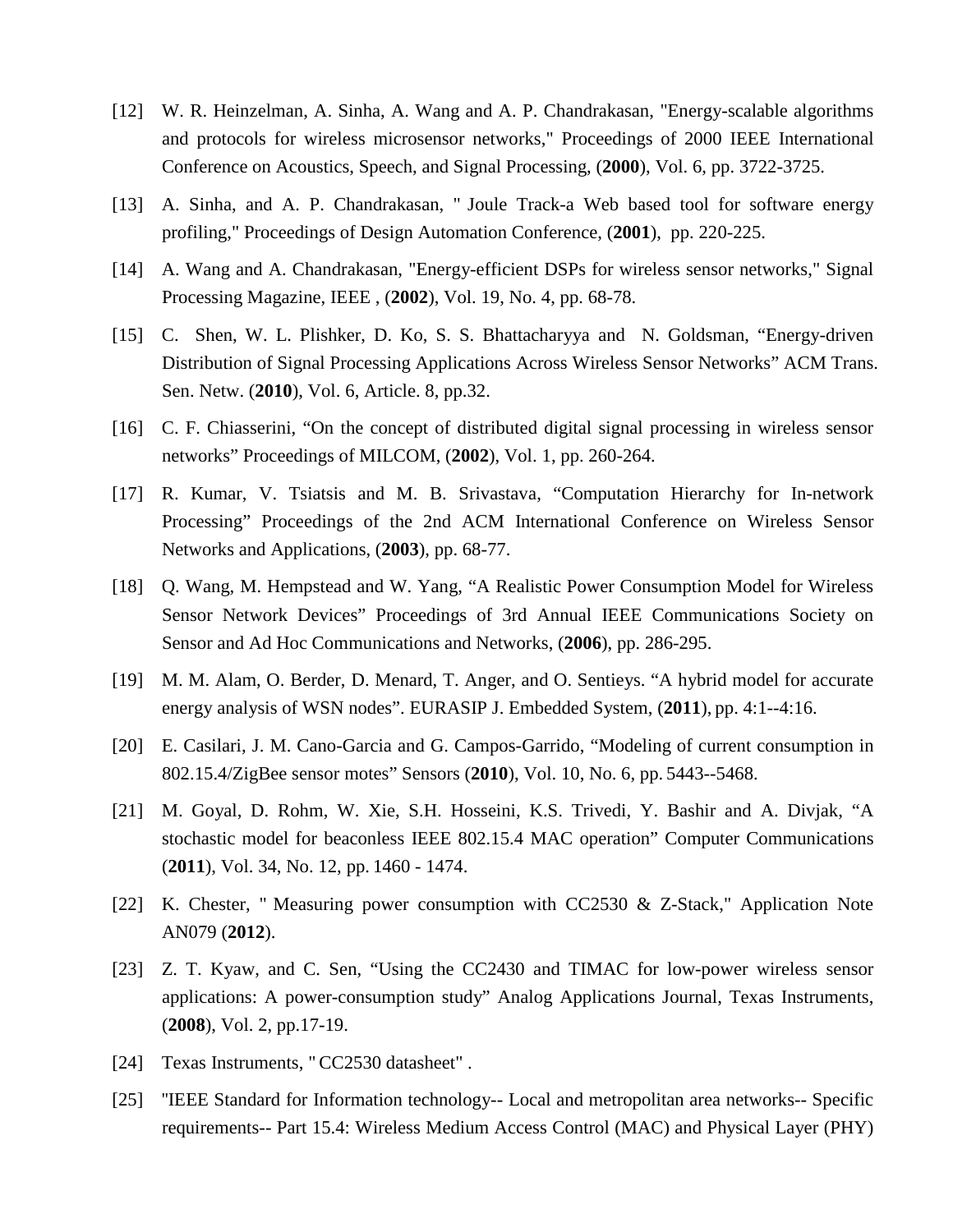Specifications for Low Rate Wireless Personal Area Networks (WPANs)'' IEEE Std 802.15.4- 2006 (Revision of IEEE Std 802.15.4-2003)

- [26] Texas Instruments, "CC2430 datasheet".
- [27] B. Selvig, " Measuring power consumption with CC2430 & Z-Stack," Application Note AN053 (**2007**).
- [28] H. Paul, J. Fliege, and A. Dekorsy, "In-Network-Processing: Distributed Consensus-Based Linear Estimation" IEEE Communications Letters (**2013**), Vol. 17, No. 1, pp. 59-62.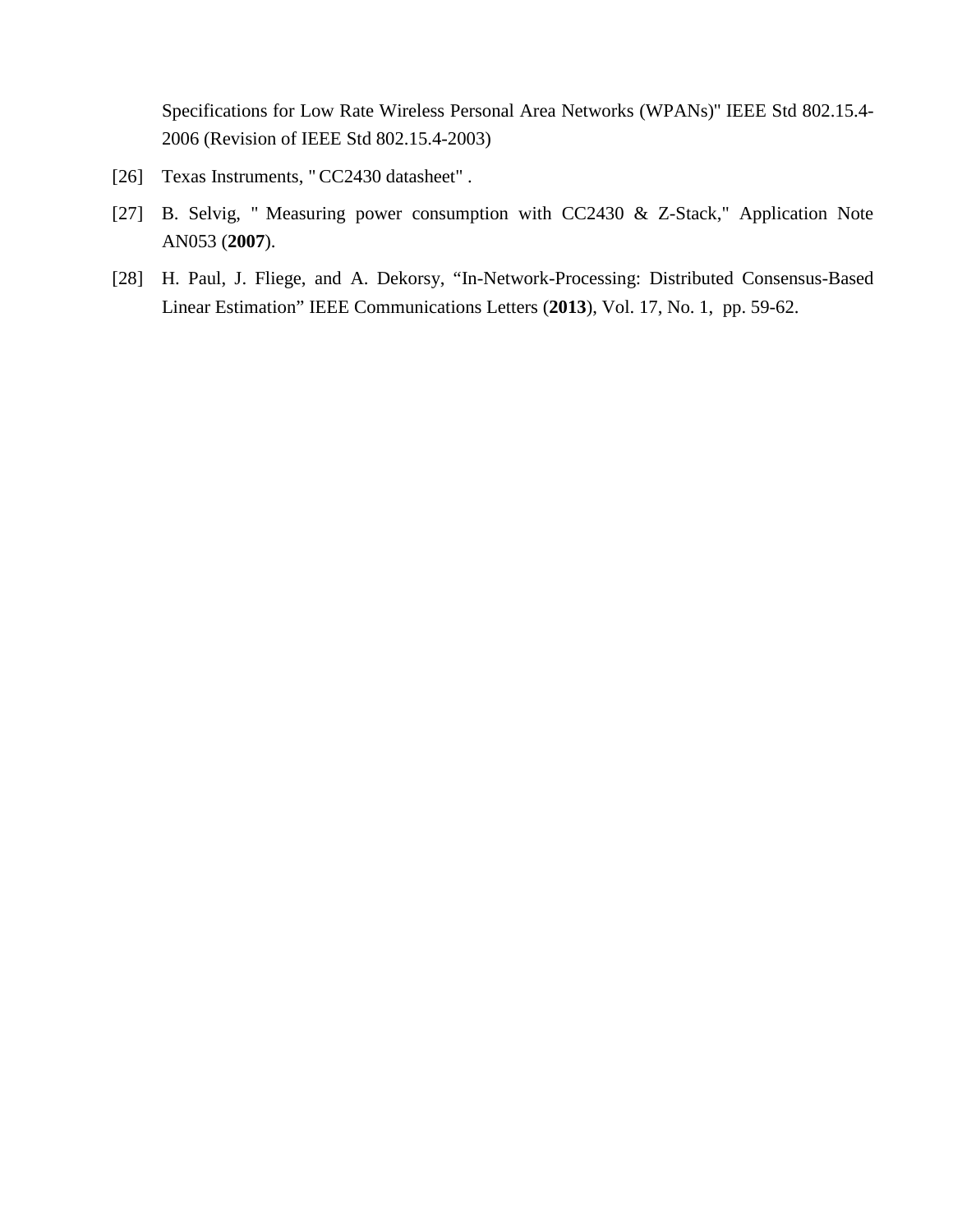### **BIOGRAPHIES**

**Yanqiu Huang** received the B. S. degree in Information Engineering from China University of Mining and Technology, Xuzhou, China, in 2009 and the M.S. degree in Communication and Information System from China University of Mining and Technology, Xuzhou, China, in 2012. She is currently working towards the Ph. D degree in Institute of Electrodynamics and Microelectronics, University of Bremen, Germany.

Her current research interests are Wireless Sensor Networks (WSN), energy efficient hardware architecture for WSN, low-power wireless communication solutions and energy efficient algorithm for WSN.

**Wanli Yu** received the B. S. degree in Information Engineering from China University of Mining and Technology, Xuzhou, China, in 2009 and the M.S. degree in Signal and Information Processing from China University of Mining and Technology, Xuzhou, China, in 2012. He is currently working towards the Ph. D degree in Institute of Electrodynamics and Microelectronics, University of Bremen, Germany.

His current research interests are Wireless Sensor Networks (WSN), energy management strategies for WSN, and energy efficient algorithm for WSN

**Alberto Garcia-Oritz** obtained the diploma degree in Telecommunication Systems from the Polytechnic University of Valencia (Spain) in 1998. After working for two years at Newlogic in Austria, he started the Ph.D. at the Institute of Microelectronic Systems, Darmstadt University of Technology, Germany. In 2003, he received from the Department of Electrical Engineering and Information Technology of the university the Ph.D. degree with "summa cum laude." From 2003 to